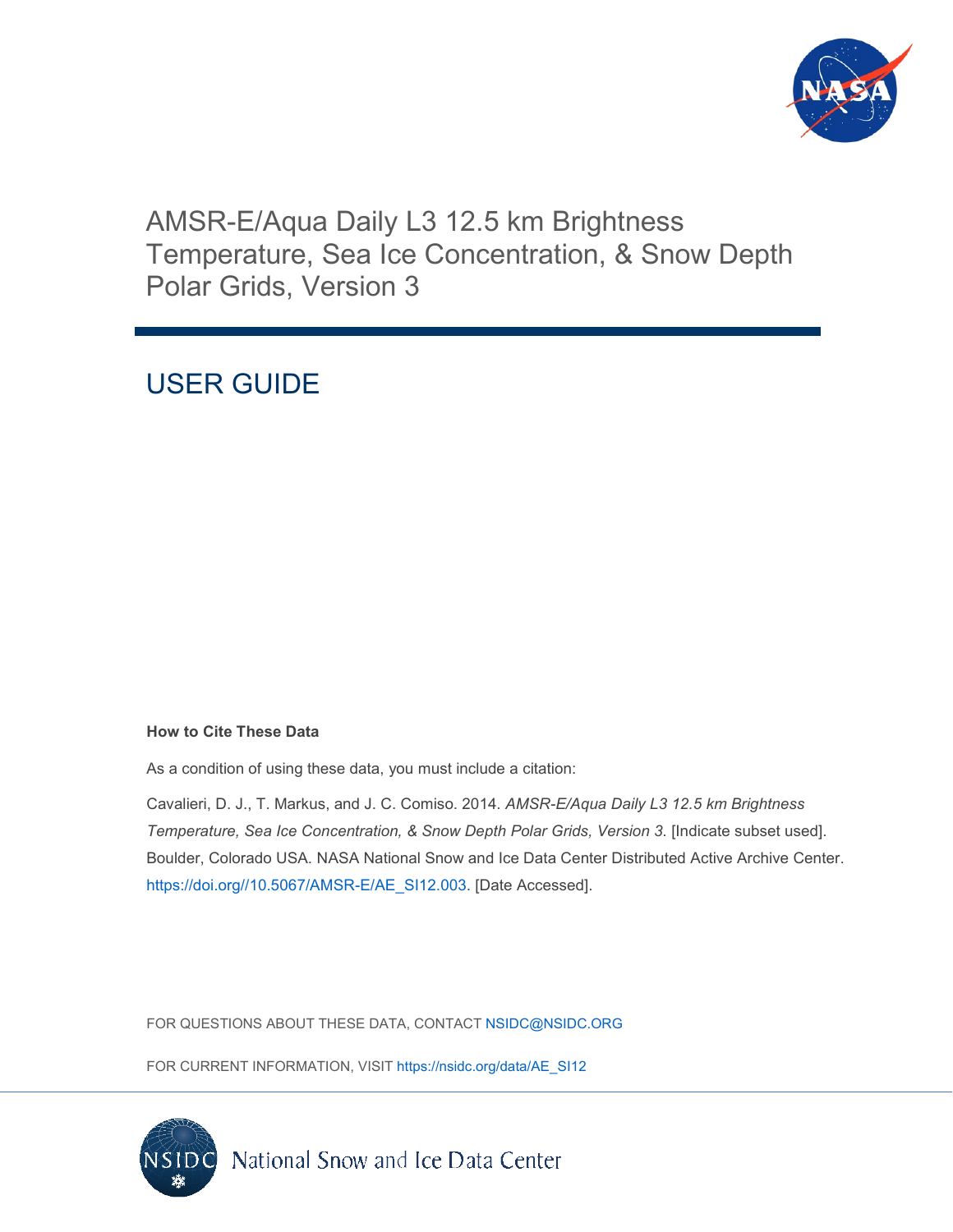# **TABLE OF CONTENTS**

| $\mathbf{1}$ |       |  |  |  |  |
|--------------|-------|--|--|--|--|
|              | 1.1   |  |  |  |  |
|              | 1.2   |  |  |  |  |
|              | 1.3   |  |  |  |  |
|              | 1.4   |  |  |  |  |
|              | 1.5   |  |  |  |  |
|              | 1.5.1 |  |  |  |  |
|              | 1.5.2 |  |  |  |  |
|              | 1.5.3 |  |  |  |  |
|              | 1.6   |  |  |  |  |
|              | 1.6.1 |  |  |  |  |
|              | 1.7   |  |  |  |  |
|              | 1.7.1 |  |  |  |  |
| 2            |       |  |  |  |  |
| 3            |       |  |  |  |  |
|              | 3.1   |  |  |  |  |
|              | 3.2   |  |  |  |  |
|              | 3.3   |  |  |  |  |
|              | 3.3.1 |  |  |  |  |
|              | 3.3.2 |  |  |  |  |
|              | 3.3.3 |  |  |  |  |
|              | 3.3.4 |  |  |  |  |
|              | 3.3.5 |  |  |  |  |
|              | 3.4   |  |  |  |  |
|              | 3.5   |  |  |  |  |
|              | 3.5.1 |  |  |  |  |
|              | 3.5.2 |  |  |  |  |
|              | 3.5.3 |  |  |  |  |
|              | 3.6   |  |  |  |  |
| 4            |       |  |  |  |  |
|              | 4.1   |  |  |  |  |
|              | 4.2   |  |  |  |  |
| 5            |       |  |  |  |  |
| 6            |       |  |  |  |  |
|              | 6.1   |  |  |  |  |
|              | 6.2   |  |  |  |  |
|              |       |  |  |  |  |
|              |       |  |  |  |  |
|              |       |  |  |  |  |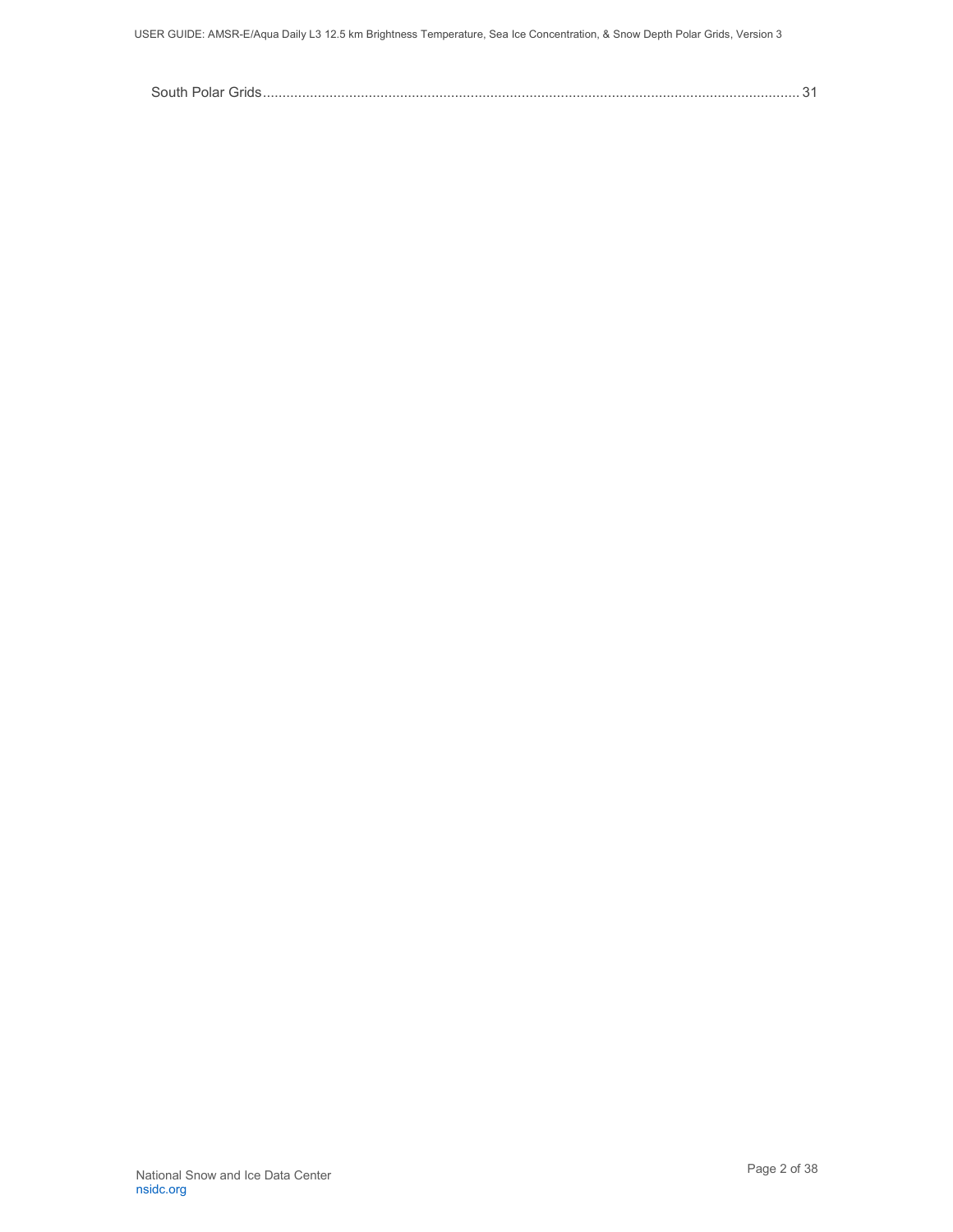# <span id="page-3-0"></span>1 DATA DESCRIPTION

This Level-3 gridded product (AE\_SI12) includes brightness temperatures at 18.7 through 89.0 GHz, sea ice concentration, and snow depth over sea ice.

# <span id="page-3-1"></span>1.1 Format

Data are stored in Hierarchical Data Format - Earth Observing System (HDF-EOS) format.

## <span id="page-3-2"></span>1.2 Data Fields

Refer to Appendix A – Level-3 12.5 km Sea Ice Data Fields for a list of HDF-EOS data fields.

## <span id="page-3-3"></span>1.3 File Naming Convention

This section explains the file naming convention used for this product with examples.

#### **Example file name:**

AMSR\_E\_L3\_SeaIce12km\_V15\_20080207.hdf AMSR\_E\_L3\_SeaIce12km\_X##\_yyyymmdd.hdf

Refer to Table 1 for the values of the file name variables listed above.

| <b>Variable</b> | <b>Description</b>                                         |
|-----------------|------------------------------------------------------------|
| х               | Product Maturity Code (Refer to Table 2 for valid values.) |
| ##              | file version number                                        |
| уууу            | four-digit year                                            |
| mm              | two-digit month                                            |
| dd              | two-digit day                                              |
| hdf             | Hierarchical Data Format (HDF)                             |

#### Table 1. Variable Values for the File Name

Table 2. Variable Values for the Product Maturity Code

| <b>Variables</b> | <b>Description</b>                                                                                                                                                                                    |
|------------------|-------------------------------------------------------------------------------------------------------------------------------------------------------------------------------------------------------|
|                  | Preliminary - refers to non-standard, near-real-time data available from NSIDC.<br>These data are only available for a limited time until the corresponding standard<br>product is ingested at NSIDC. |
| B                | Beta - indicates a developing algorithm with updates anticipated.                                                                                                                                     |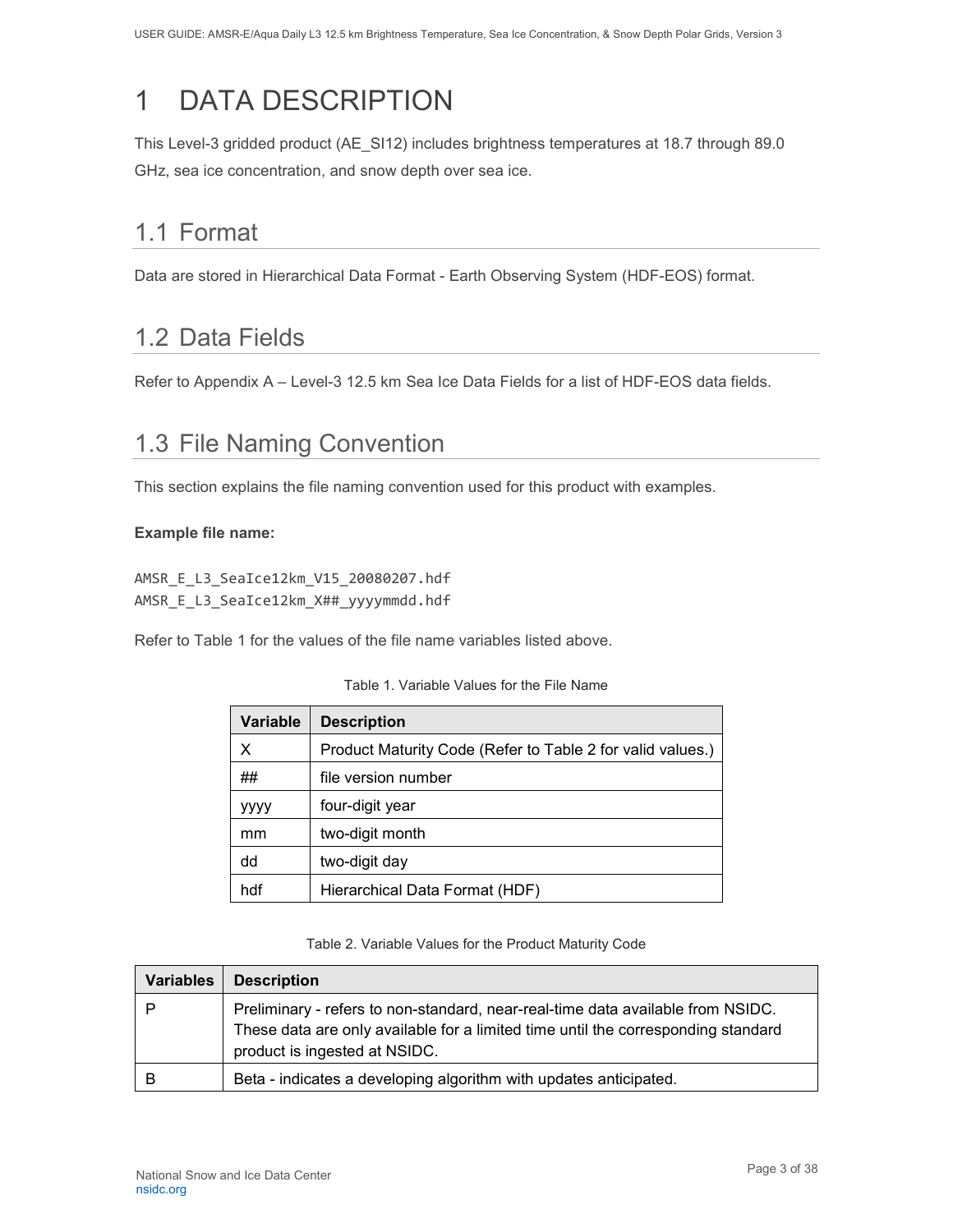| <b>Variables</b> | <b>Description</b>                                                                                                                                                                                                                                         |
|------------------|------------------------------------------------------------------------------------------------------------------------------------------------------------------------------------------------------------------------------------------------------------|
|                  | Transitional - period between beta and validated where the product is past the beta<br>stage, but not quite ready for validation. This is where the algorithm matures and<br>stabilizes.                                                                   |
|                  | Validated - products are upgraded to Validated once the algorithm is verified by the<br>algorithm team and validated by the validation teams. Validated products have an<br>associated validation stage. Refer to Table 3 for a description of the stages. |

#### Table 3. Validation Stages

| <b>Validation</b><br><b>Stage</b> | <b>Description</b>                                                                                                                                                                                               |
|-----------------------------------|------------------------------------------------------------------------------------------------------------------------------------------------------------------------------------------------------------------|
| Stage 1                           | Product accuracy is estimated using a small number of independent<br>measurements obtained from selected locations, time periods, and ground-<br>truth/field program efforts.                                    |
| Stage 2                           | Product accuracy is assessed over a widely distributed set of locations and time<br>periods via several ground-truth and validation efforts.                                                                     |
| Stage 3                           | Product accuracy is assessed, and the uncertainties in the product are well-<br>established via independent measurements made in a systematic and<br>statistically robust way that represents global conditions. |

Table 4 provides examples of file name extensions for related files that further describe or supplement data files.

| <b>Extensions for Related Files</b> | <b>Description</b>            |
|-------------------------------------|-------------------------------|
| .jpg                                | Browse data                   |
| .qa                                 | Quality assurance information |
| .ph                                 | Product history data          |
| xml                                 | Metadata files                |

#### Table 4. Related File Extensions and Descriptions

# <span id="page-4-0"></span>1.4 File Size

Each daily granule is approximately 53 MB.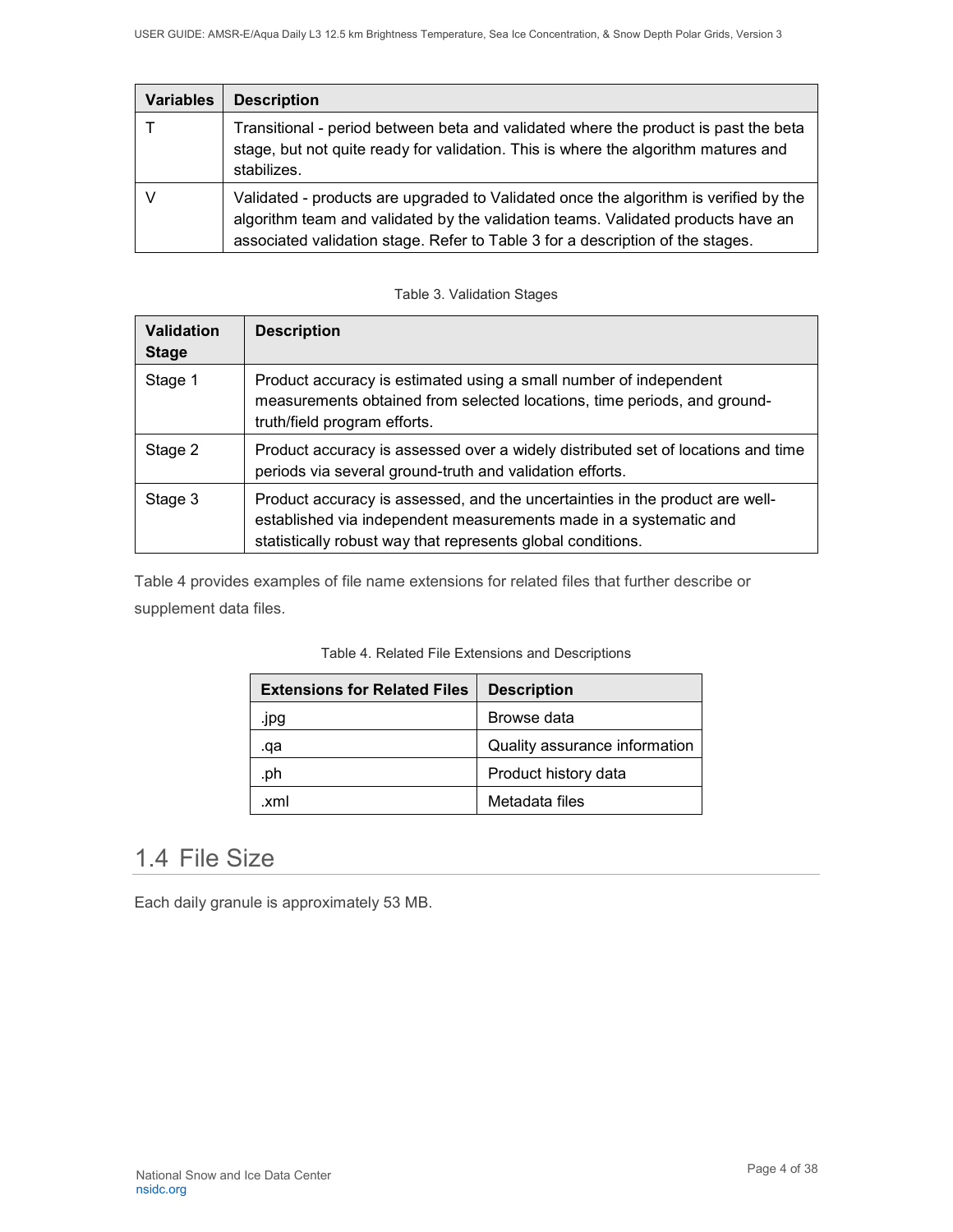# <span id="page-5-0"></span>1.5 Spatial Coverage

### <span id="page-5-1"></span>1.5.1 Spatial Coverage Map



Figure 1. Northern Hemisphere Figure 2. Southern Hemisphere

### <span id="page-5-2"></span>1.5.2 Spatial Resolution

The spatial resolution of the polar grids is 12.5 km.

### <span id="page-5-3"></span>1.5.3 Projection and Grid Description

### 1.5.3.1 Projection

Brightness temperature grids are in a polar stereographic projection, which specifies a projection plane such as the grid, tangent to the Earth at 70 degrees. The planar grid is designed so that the grid cells at 70 degrees latitude are 12.5 km by 12.5 km. For more information on this topic please refer to Pearson (1990) and Snyder (1987).

The polar stereographic projection often assumes that the plane (grid) is tangent to the Earth at the pole. Thus, there is a one-to-one mapping between the Earth's surface and grid with no distortion at the pole. Distortion in the grid increases as the latitude decreases because more of the Earth's surface falls into any given grid cell. At the edge of the northern polar grid distortion reaches 31 percent. The southern polar grid has a maximum distortion of 22 percent. To minimize the distortion, the projection is true at 70 degrees rather than at the poles. This increases the distortion at the poles by three percent and decreases the distortion at the grid boundaries by the same amount. The latitude of 70 degrees was selected so that little or no distortion would occur in the marginal ice zone. Another result of this assumption is that fewer grid cells will be required as the Earth's surface is more accurately represented.

Page 5 of 38 National Snow and Ice Data Center [nsidc.org](https://nsidc.org/)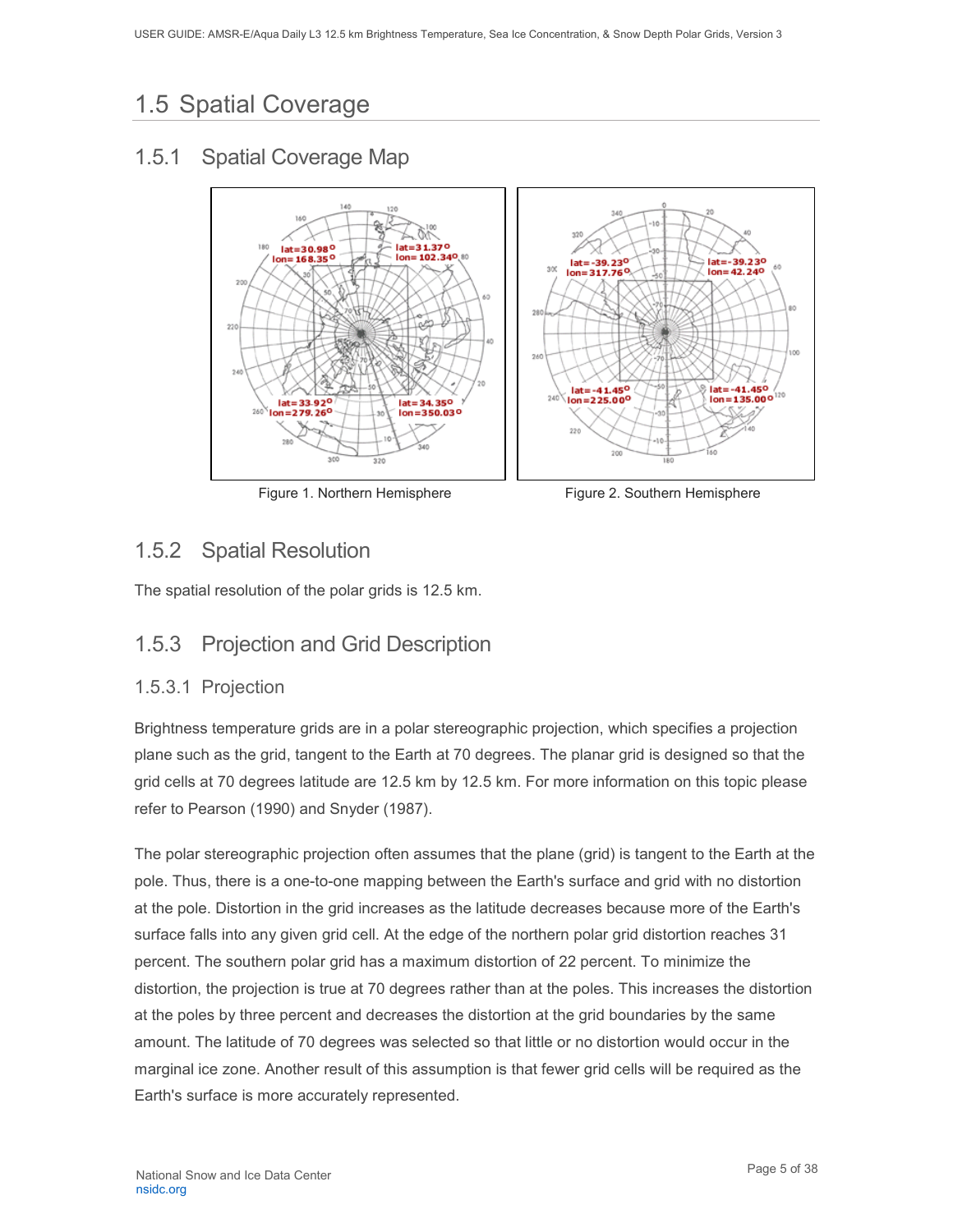The polar stereographic formulae for converting between latitude/longitude and X-Y grid coordinates are taken from (Snyder 1982). This projection assumes a Hughes ellipsoid with a radius of 3443.992 nautical mi or 6378.273 km and an eccentricity (e) of 0.081816153 (or  $e^2$  = 0.006693883). The structural metadata (StructMetadata.0) built into the HDF-EOS data file lists the squared eccentricity value rounded to four significant digits (0.006694).

#### 1.5.3.2 Grid Description

Northern Hemisphere: 608 columns by 896 rows Southern Hemisphere: 632 columns by 664 rows

The origin of each x, y grid is the pole. The grids' approximate outer boundaries are defined in the following table. Corner points are listed; apply values to the polar grids reading clockwise from upper left. Interim rows define boundary midpoints.

| $X$ (km) | Y (km)  | Latitude (deg) | Longitude (deg) | <b>Pixel Location</b> |
|----------|---------|----------------|-----------------|-----------------------|
| $-3850$  | 5850    | 30.98          | 168.35          | corner                |
| 0        | 5850    | 39.43          | 135.00          | midpoint              |
| 3750     | 5850    | 31.37          | 102.34          | corner                |
| 3750     | 0       | 56.35          | 45.00           | midpoint              |
| 3750     | -5350   | 34.35          | 350.03          | corner                |
| 0        | $-5350$ | 43.28          | 315.00          | midpoint              |
| $-3850$  | $-5350$ | 33.92          | 279.26          | corner                |
| $-3850$  | 0       | 55.50          | 225.00          | midpoint              |

#### Table 6. South Polar

| $X$ (km) | Y (km)  | Latitude (deg) | Longitude (deg) | <b>Pixel Location</b> |
|----------|---------|----------------|-----------------|-----------------------|
| -3950    | 4350    | $-39.23$       | 317.76          | corner                |
| 0        | 4350    | $-51.32$       | 0.00            | midpoint              |
| 3950     | 4350    | $-39.23$       | 42.24           | corner                |
| 3950     | 0       | $-54.66$       | 90.00           | midpoint              |
| 3950     | -3950   | $-41.45$       | 135.00          | corner                |
| 0        | $-3950$ | $-54.66$       | 180.00          | midpoint              |
| $-3950$  | $-3950$ | $-41.45$       | 225.00          | corner                |
| $-3950$  | 0       | $-54.66$       | 270.00          | midpoint              |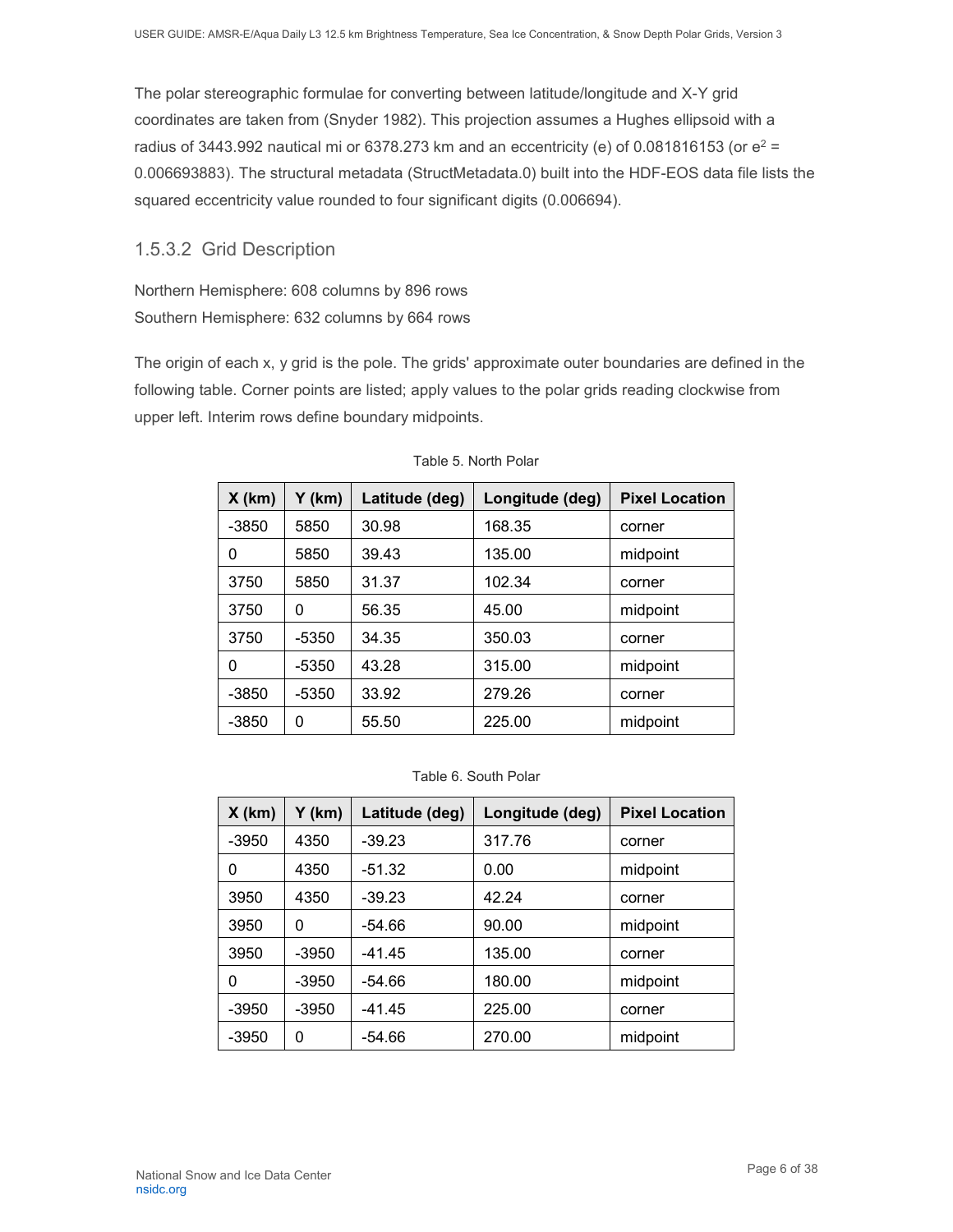For this product, there are files that contain geolocation and pixel-area tools, which provide the same functionality for all polar stereographic passive microwave sea ice data sets at NSIDC. These tools include a FORTRAN routine called locate.for, a latitude/longitude grid, and a pixel-area grid.

The following geocoordinate FORTRAN tools are available via [FTP:](ftp://sidads.colorado.edu/pub/DATASETS/brightness-temperatures/polar-stereo/tools/geo-coord/fortran/)

- **locate.for**: A FORTRAN routine that allows the user to enter an i,j coordinate and get the corresponding latitude/longitude coordinate, and vice versa.
- **mapli.for** and **mapxy.for**: Subroutines that are associated with the locate.for program. These programs need to be compiled, but are not run explicitly. They are called by locate.for. Thus, the user should compile these programs with locate.for and then use locate to do the conversions.

The latitude/longitude grids are in binary format and are stored as long word integers (4 byte) scaled by 100,000. Each array location (i,j) contains the latitude or longitude value at the center of the corresponding data grid cells. These files are available via [FTP.](ftp://sidads.colorado.edu/pub/DATASETS/brightness-temperatures/polar-stereo/tools/geo-coord/grid/)

| <b>Variables</b> | <b>Description</b>                      |
|------------------|-----------------------------------------|
| pss              | polar stereographic southern projection |
| psn              | polar stereographic northern projection |
| 06, 12, & 25     | 6 km, 12 km, and 25 km, respectively    |
| lat              | latitude grid                           |
| lon              | longitude grid                          |
| area             | pixel area                              |

Table 7. File Variables

## <span id="page-7-0"></span>1.6 Temporal Coverage

Data were collected from 01 June 2002 to 4 October 2011.

### <span id="page-7-1"></span>1.6.1 Temporal Resolution

Brightness temperatures and sea ice concentrations are daily averages, daily ascending averages, and daily descending averages. Snow depths are five-day running averages.

## <span id="page-7-2"></span>1.7 Parameter or Variable

Brightness Temperature (K) Snow Depth on Sea Ice Sea Ice Concentration Sea Ice Concentration differences between Bootstrap Basic Algorithm (BBA) and Enhanced NASA Team (NT2)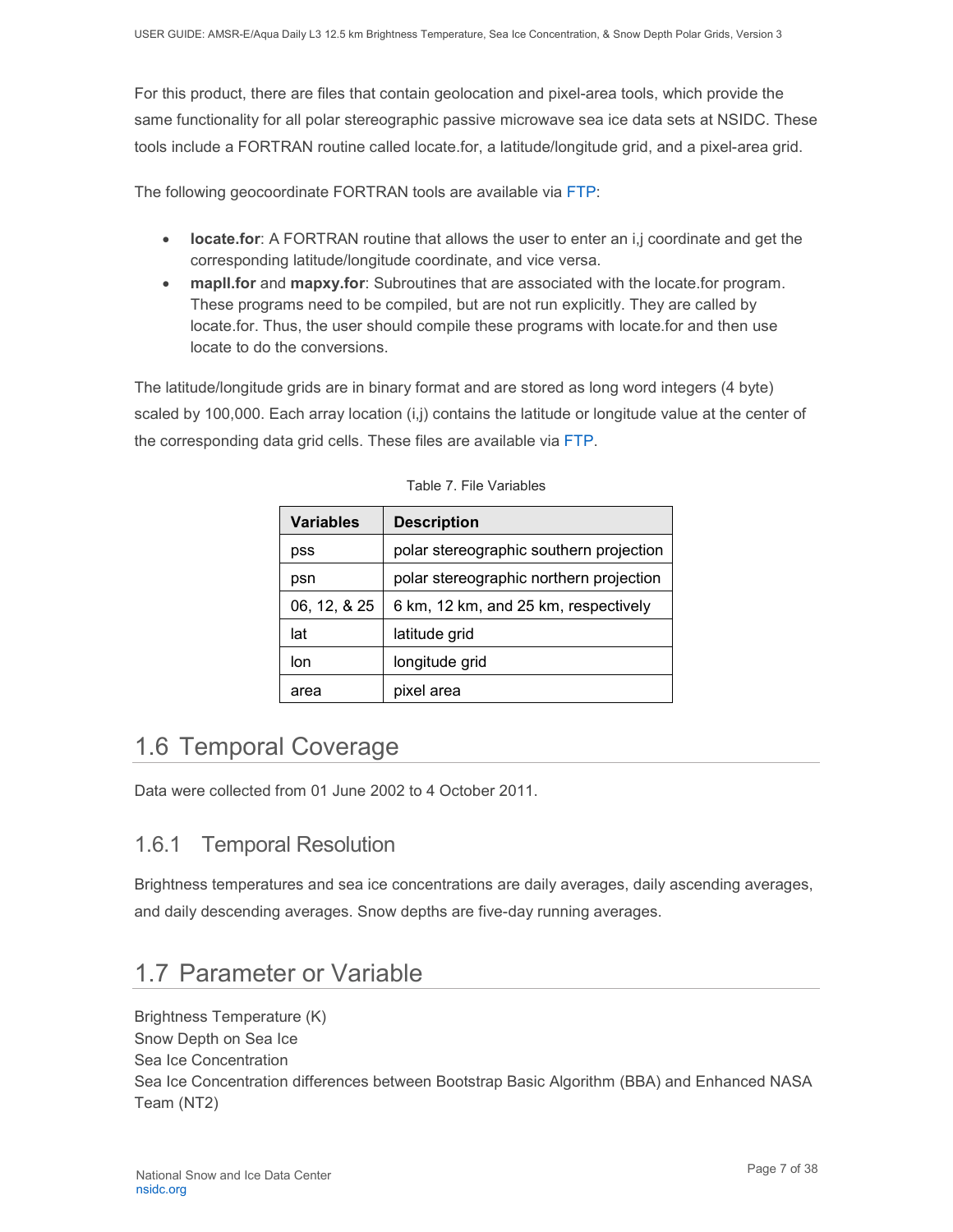Refer to Appendix A – Level-3 12.5 km Sea Ice Data Fields for more information regarding the Sea Ice parameters.

### <span id="page-8-0"></span>1.7.1 Parameter Description

This data set contains the following gridded parameters:

- Vertical and horizontal brightness temperatures for the following channels. Separate HDF-EOS fields are provided for ascending, descending, and daily averages.
	- o 18.7 GHz
	- o 23.8 GHz
	- o 36.5 GHz
	- o 89.0 GHz
- Arctic sea ice concentration using the NT2 algorithm. Separate HDF-EOS fields are provided for ascending, descending, and daily averages.
- Antarctic sea ice concentration using the NT2 algorithm. Separate HDF-EOS fields are provided for ascending, descending, and daily averages.
- Arctic and Antarctic sea ice concentration differences between BBA and NT2. Separate HDF-EOS fields are provided for ascending, descending, and daily averages.
- Arctic and Antarctic five-day snow depth over sea ice, excluding Arctic perennial ice regions.

# <span id="page-8-1"></span>2 SOFTWARE AND TOOLS

For tools that work with AMSR-E data, see the [Tools for AMSR-E Data](http://nsidc.org/data/amsre/) Web page.

For general tools that work with HDF-EOS data, see the [NSIDC HDF-EOS](https://nsidc.org/support/faq/what-hdf-eos) Web page.

# <span id="page-8-2"></span>3 DATA ACQUISITION AND PROCESSING

## <span id="page-8-3"></span>3.1 Theory of Measurements

Sea ice concentration products are used to understand the spatial characterization of sea ice cover and to calculate sea ice extent and area for time series analyses and process studies in the Arctic and Antarctic. Passive microwave data are particularly useful for sea ice studies because of the relatively high contrast in emissivities between open water and sea ice. This contrast is frequencydependent; contrast increases with decreasing channel frequency. In most algorithms, atmospheric effects are assumed constant. The satellite-received radiation, expressed as a Brightness Temperature  $(T_b)$ , is as follows (Cavalieri and Comiso 2000):

$$
T_b = T_{bw}C_w + T_{bi}C_i
$$
 (Equation 1)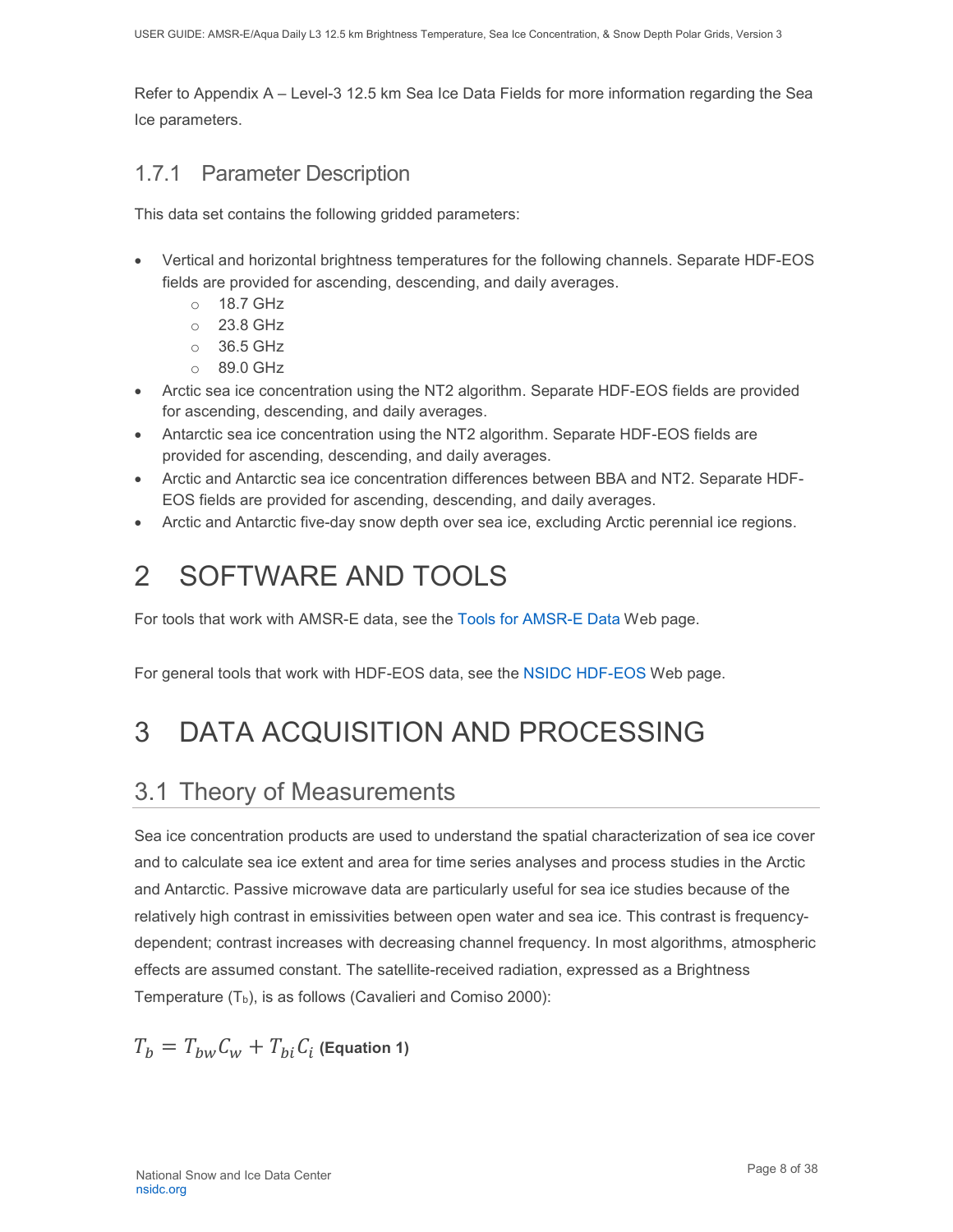#### Where:

 $T<sub>bw</sub>$  = brightness temperature of open water

 $T_{bi}$  = brightness temperature of sea ice

 $C_w$  = fraction of open water within instrument field-of-view

 $C_i$  = fraction of sea ice concentration within the instrument field-of-view

Sea ice concentration  $(C_1)$ , corresponding to an observed  $T_b$  over a sea-ice-covered region (T<sub>b</sub>), is derived as follows:

$$
\mathcal{C}_i = \frac{T_b - T_{bw}}{T_{bi} + T_{bw}} \text{(Equation 2)}
$$

The AMSR-E sea ice algorithms use this equation, but the channels and methods to derive sea ice concentrations are different. Values of brightness temperature of open water, brightness temperature of sea ice, and brightness temperature all include contributions from the intervening atmosphere. Brightness temperature of sea ice varies spatially because of spatial changes in emissivity and temperature of ice, while brightness temperature of open water is constant for open water within the ice pack.

### <span id="page-9-0"></span>3.2 Data Source

Observations for the 18.7, 23.8, 36.5, and 89 GHz channels, at native resolutions, from the [AMSR-](http://nsidc.org/data/ae_l2a.html)[E/Aqua L2A Global Swath Spatially-Resampled Brightness Temperatures](http://nsidc.org/data/ae_l2a.html) are gridded into 12.5 km grid cells using a drop-in-the-bucket method where the grid cell that contains the center of the observation footprint is given the whole weight of the observation. With this procedure, the number of observations is always in whole numbers. All valid brightness temperature observations within the extent of the polar grids are binned into grid cells, including land observations.

### <span id="page-9-1"></span>3.3 Derivation Techniques and Algorithms

Depending on the parameter being investigated, such as sea ice concentration or snow depth on sea ice, a different algorithm is used. Each algorithm is discussed in the following paragraphs.

### <span id="page-9-2"></span>3.3.1 Sea Ice Concentration

The 12.5 km sea ice concentration product is generated using the Enhanced NASA Team (NT2) algorithm described by Markus and Cavalieri (2000) for both the Arctic and the Antarctic. NT2 sea ice concentrations are calculated using the individual Level 2-A swaths rather than using gridded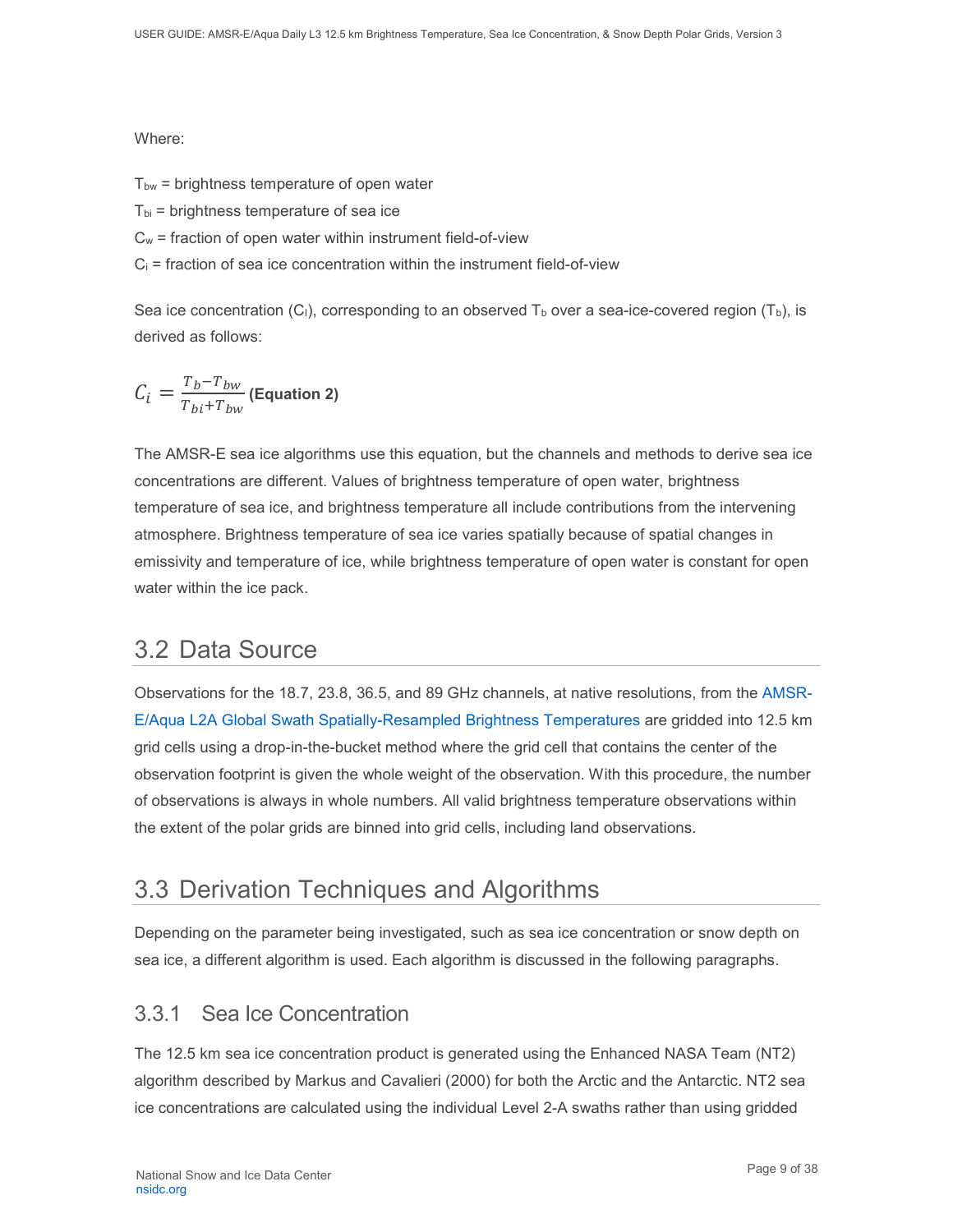averaged brightness temperatures in order to make the atmospheric corrections on an orbit-byorbit basis before obtaining daily average ice concentrations. However, previous AE\_SI12 versions employed the Bootstrap Basic Algorithm (BBA) described by Comiso (1995) for the Antarctic. Now the BBA is only used in the sea ice concentration difference between the BBA and the NT2 (BBA-NT2) for both hemispheres.

The original [NASA Team algorithm](https://nsidc.org/support/faq/nasa-team-vs-bootstrap-algorithm) is based on techniques described in Cavalieri et al. (1984) and Gloersen and Cavalieri (1986). The NT2 algorithm (Markus and Cavalieri 2000) identifies two ice types for both the Arctic and the Antarctic:

| <b>Arctic</b>     | <b>Antarctic</b>                                                                               |
|-------------------|------------------------------------------------------------------------------------------------|
| first-year<br>Ice | Type A ice consists primarily of first year ice                                                |
| multiyear<br>Ice  | Type B represents sea ice with a heavy snow cover resulting in increased<br>scattering at 37V. |

|  |  |  |  | Table 8. Polar Ice Types |
|--|--|--|--|--------------------------|
|--|--|--|--|--------------------------|

In this algorithm, the primary source of error is attributed to conditions in the surface layer such as surface glaze and layering (Comiso et al. 1997), which can significantly affect the horizontally polarized 18.7 GHz brightness temperature (Matzler et al. 1984) leading to increased PR(18) values and thus an underestimation of sea ice concentration. The use of the horizontally polarized channels makes it imperative to resolve a third ice type to overcome the difficulty of surface effects on the emissivity of the horizontally polarized component.

Thus, one advantage of using the NT2 algorithm is that it uses the 89 GHz channels because the horizontally polarized 89 GHz data are less affected by surface conditions than the horizontally polarized 18.7 GHz data (Matzler et al. 1984), and the 89 GHz channels have successfully been used in sea ice concentration retrievals under clear atmospheric conditions. As a result, this algorithm can identify more complex ice types resulting from surface glaze and layering in the snow cover. The thin-ice bias is reduced through the use of the third ice type. The third ice type consists of surface glaze and layering of sea ice with snow cover. This type of ice primarily occurs in the Antarctic.

The Spectral Gradient Ratios (GR) and Polarization Ratios (PRs) are calculated from the observed and modeled brightness temperatures using the following two equations:

The Polarization Equation:

$$
PR(\nu) = \frac{T_B(\nu, V) - T_B(\nu, H)}{T_B(\nu, V) + T_B(\nu, H)}
$$
 (Equation 3)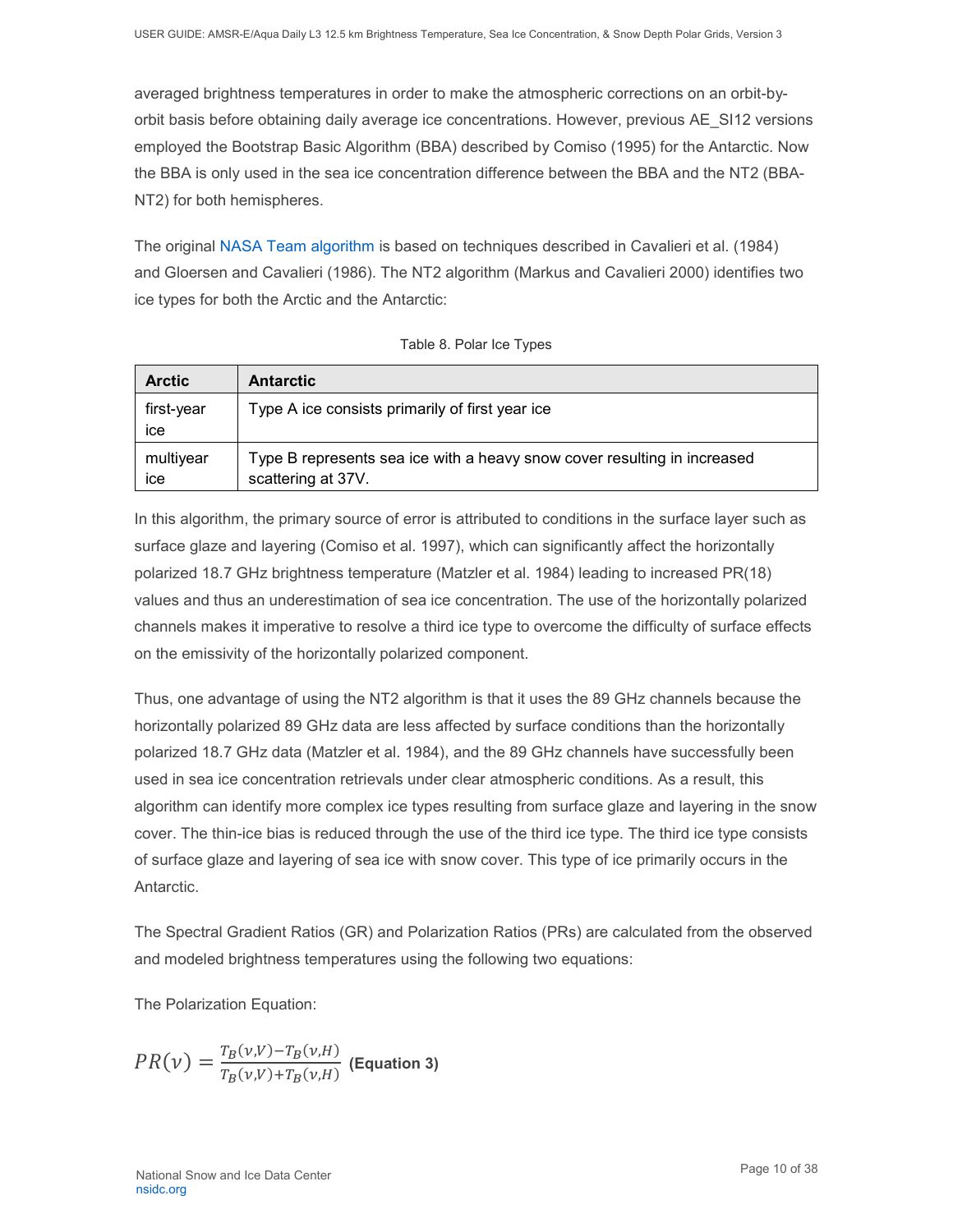The Spectral Gradient Ratio Equation:

$$
GR(\nu_1, \nu_2, p) = \frac{T_B(\nu_1, p) - T_B(\nu_2, p)}{T_B(\nu_1, p) + T_B(\nu_2, p)}
$$
 (Equation 4)

Where:

Tb is the brightness temperature at frequency *ν* for the polarized component *p* (vertical (V) or horizontal (H)).

The actual radiance ratios used in the NT2 algorithm are  $PR_R(18)$ ,  $PR_R(89)$ , GR (89, 18, H-pol), and GR (89, 18, V-pol) where the subscript R refers to a rotation of axes. This rotation is done in the NT PR(18)-GR(37, 18, V-pol) domain, with the axes rotated through an angle, φ, until the icetype lines (the FY-MY line for the Arctic and the A–B line for the Antarctic) are parallel to the GR axis. The rotated PR is defined by:

$$
PR(18) = -GR(37V18V) \sin \phi + PR(18) \cos \phi
$$
 (Equation 5)

and is independent of the two ice types. Next, we make use of the difference between two gradient ratios

$$
\Delta GR = GR(89,18, H_{-pol}) - GR(89,18, V_{-pol})
$$
 (Equation 6)

to resolve the ambiguity between pixels with true low sea ice concentration and pixels with significant scattering (defined as Ice Type C). Therefore, ΔGR serves as an indicator of the presence of Ice Type C. The higher the value of ΔGR the higher the amount of layering within a pixel. The retrieval of Ice Type C is applied to both, the Arctic and the Antarctic, oceans. Finally, a third parameter is defined to avoid the ambiguity between changes in sea ice concentration and changes in atmospheric conditions, because of the higher sensitivity of the 89-GHz channels to atmospheric variability compared to the lower frequency channels. This third parameter is the rotated PR(89), PR<sub>R</sub>(89), computed from the PR(89)-GR(37V18V) domain analogous to the calculation of  $PR_R(18)$  but with a different angle.

The algorithm quantifies atmospheric effects by calculating brightness temperatures for each channel using a forward atmospheric radiative transfer model (Kummerow 1993) that incorporates four surface types: first-year ice, multiyear ice, Type C, and open water. Beginning with version 3, the Southern Hemisphere sea ice concentration algorithm no longer uses the Level-2A land flag and only uses the updated land mask for surface type classification. Thus, the 89 GHz channels together with a forward radiative transfer model provide ice concentrations under all atmospheric conditions. Figure 3 shows the general flow of the algorithm. First brightness temperatures are calculated for the four surface types and all weather conditions, currently 12. The response of the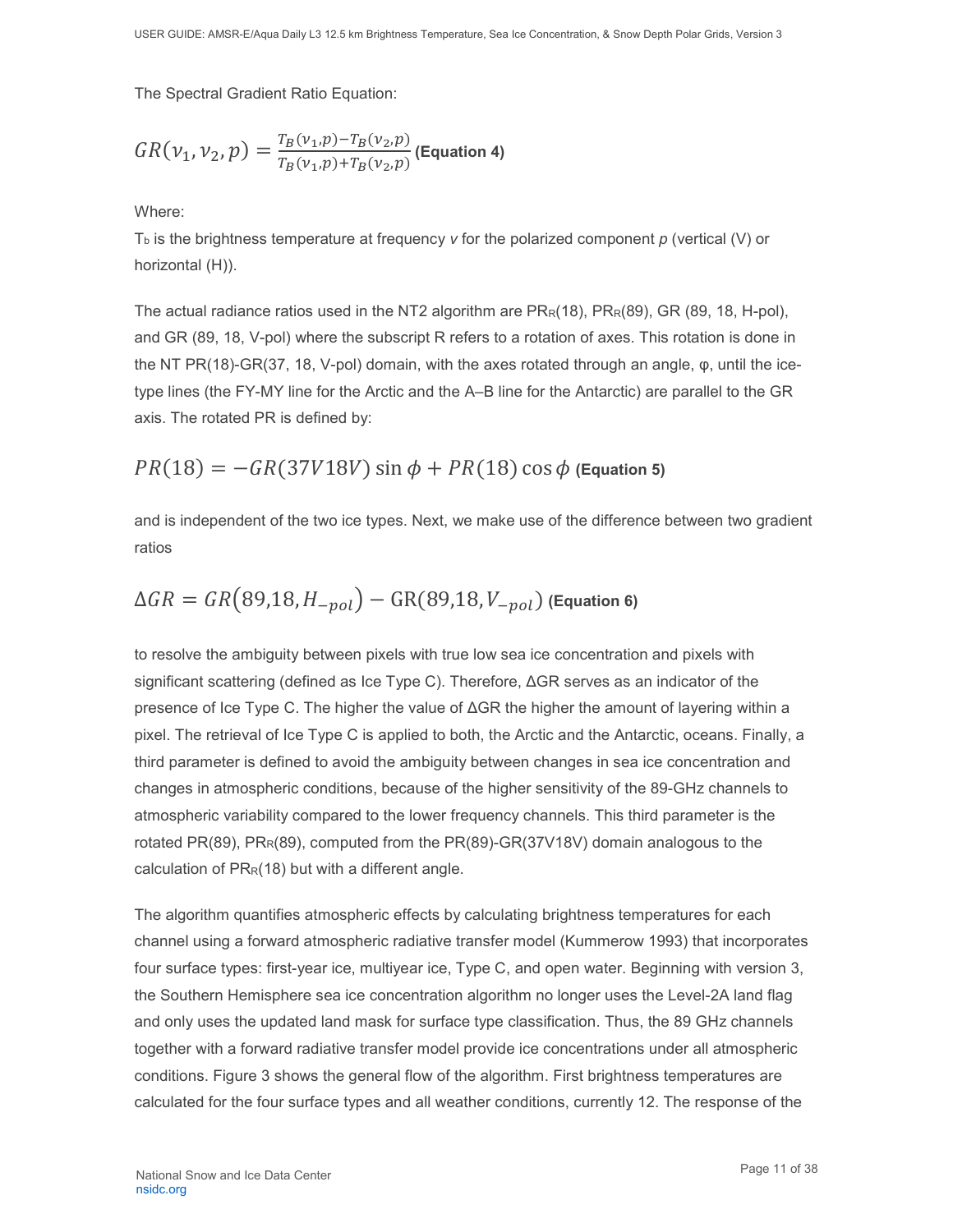brightness temperatures to different weather conditions is calculated using the atmospheric radiative transfer model. The input data for the model consists of several things such as: the emissivities of the different surface types taken from Table 4-1 in Eppler et al. (1992) with modifications to achieve agreement between modeled and observed ratios, different cloud properties, specifically cloud base, cloud top, and cloud liquid water, taken from Fraser et al. (1975), and average atmospheric temperature and humidity profiles for summer and winter conditions taken from Antarctic research stations. Brightness temperatures are calculated for all possible ice concentration combinations in one percent increments, and the following ratios were calculate for each increment:  $PR_R(18)$ ,  $PR_R(89)$ , and  $\Delta$ GR. This creates a prism in which each element within this space contains a vector with the three ratios: PRR(18), PRR(89), and ΔGR. The subscript R refers to a rotation of axes in PR-GR space by the angle so that  $PR<sub>R</sub>(18)$  and  $PR<sub>R</sub>(89)$ are independent of ice types A and B in the Antarctic, and first-year and multiyear ice for the Arctic. For each pixel, the observed brightness temperatures are used to create a vector with the same ratios. The ice concentration for a pixel is determined where the difference between an observed and a modeled ratio is smallest.



Figure 3. Flow Diagram of Enhanced NASA Team Algorithm

While for the Antarctic the algorithm resolves fractions between Ice Types A, B, and C, and open water, in the Arctic we also resolve a thin ice type. Using a GR(37V19V) threshold of -0.02, we either resolve Ice Type C for pixels where GR(37V19V) is below this threshold, or thin ice for pixels where GR(37V19V) is above this threshold. A limitation, of course, is that mixtures of thin ice and thicker ice with layering cannot be resolved.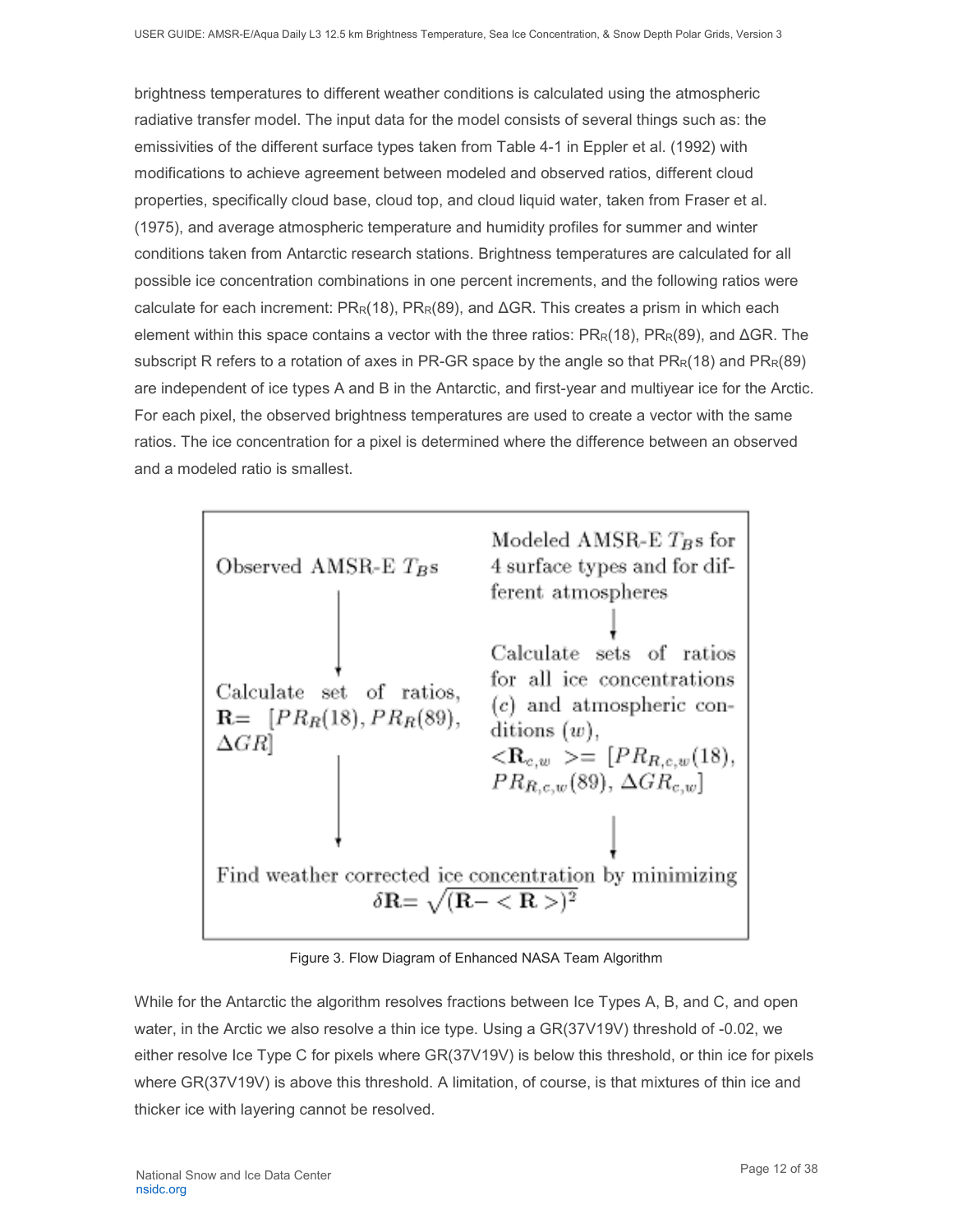The algorithm eliminates spurious sea ice concentrations over open ocean by employing weather filters previously used for SSM/I (Gloersen and Cavalieri 1986; Cavalieri et al. 1995). Ice concentrations for image pixels with GR(37V19V) values greater than 0.05 and GR(2219) values greater than 0.045 are set to zero.

Although a land mask is applied to the ice concentration maps, land spillover still leads to erroneous ice concentrations along the coast lines adjacent to open water. This makes operational usage of these maps cumbersome. Therefore, a land spillover correction scheme is applied on the maps.

### <span id="page-13-0"></span>3.3.2 Sea Ice Concentration Difference

The BBA (Comiso 1995) is used in the calculation of sea ice concentration differences between the BBA and the NT2 (BBA-NT2) for both hemispheres. Comiso calculated tie points for consolidated ice  $(T_{bi})$  and open water  $(T_{bw})$  with two sets of channels: 18.7V GHz and 37V GHz (called V1937), and 37H GHz and 37V GHz (HV37). Using these channels for the retrieval of sea ice concentration ensures consistency with historical sea ice products, beginning with SMMR.

### <span id="page-13-1"></span>3.3.3 Snow Depth on Sea Ice

Snow depth over sea ice is reported as a 5-day running average, which is based on the current day and the previous four days. The 12.5 km snow depth on sea ice product is generated using the AMSR-E snow-depth-on-sea-ice algorithm described by Markus and Cavalieri (1998) for both the Arctic and the Antarctic. However, this algorithm is only valid over seasonal ice. The snow depth on sea ice is calculated using the spectral gradient ratio of the 18.7 GHz and 36.5 GHz vertical polarization channels:

$$
h_s = a_1 + a_2 \, GRV(ice)
$$
 (Equation 7)

Where:

| <b>Variable</b>                                                                                                       | <b>Description</b>                                              |  |  |  |
|-----------------------------------------------------------------------------------------------------------------------|-----------------------------------------------------------------|--|--|--|
| hs                                                                                                                    | Snow depth in meters                                            |  |  |  |
| a <sub>1</sub>                                                                                                        | 2.9 <sup>1</sup>                                                |  |  |  |
| a <sub>2</sub>                                                                                                        | $-7821$                                                         |  |  |  |
| GRV(ice)                                                                                                              | Spectral gradient ratio corrected for the sea ice concentration |  |  |  |
| <sup>1</sup> Coefficients derived from the linear regression of in situ snow depth measurements on<br>microwave data. |                                                                 |  |  |  |

#### Table 9. Equation 7 Variables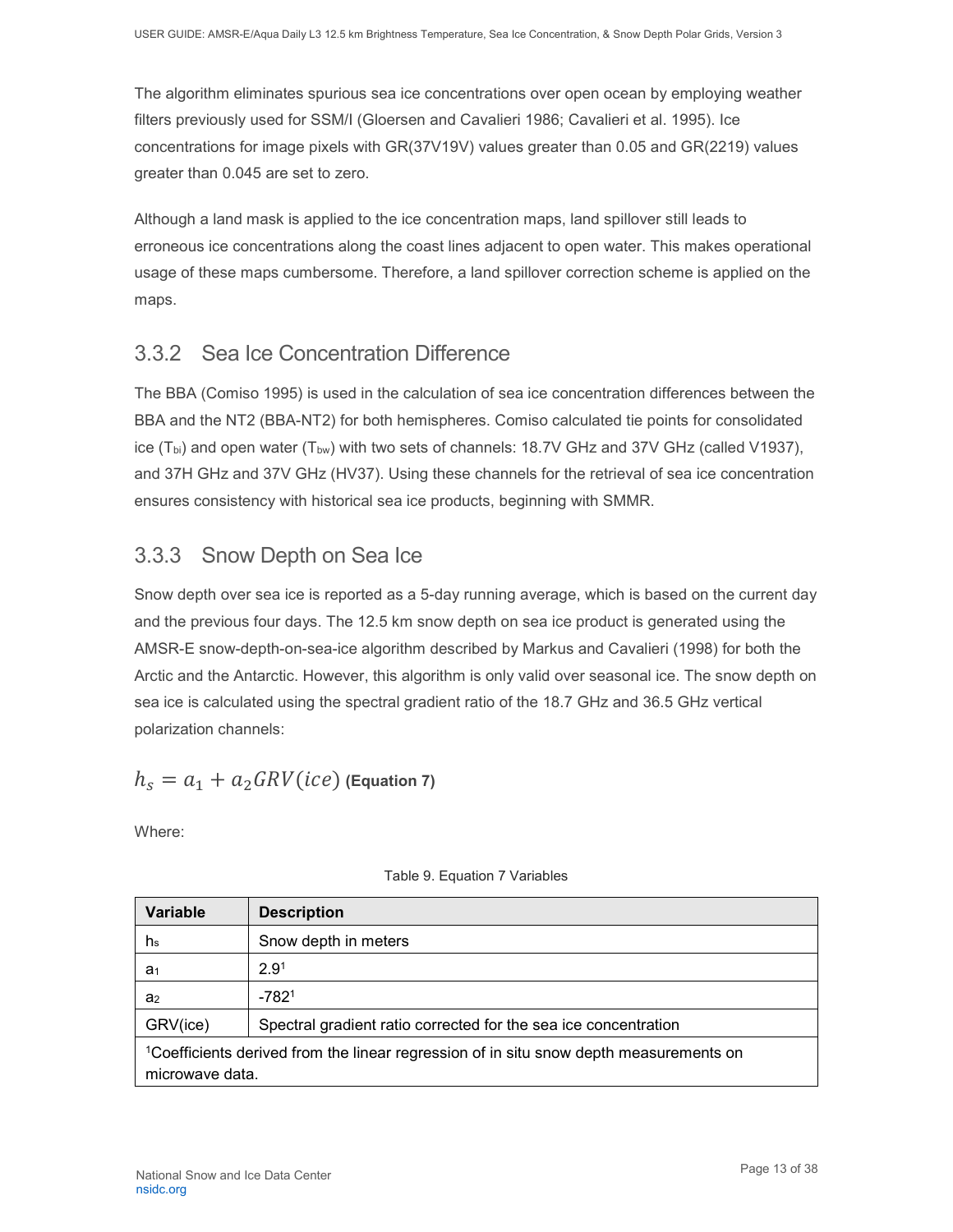$$
GRV(ice) = \frac{T_b(37V) - T_b(18V) - k_1(1-C)}{T_b(37V) + T_b(18V) - k_2(1-C)}
$$
(Equation 8)

Where:

| <b>Variable</b>            | <b>Description</b>                                                                                                                |
|----------------------------|-----------------------------------------------------------------------------------------------------------------------------------|
| K <sub>1</sub>             | $T_{bo}$ (37V)- $T_{bo}$ (18V)                                                                                                    |
| k <sub>2</sub>             | $T_{\rm bo}$ (37V)+ $T_{\rm bo}$ (18V)                                                                                            |
| $\mathsf{T}_{\mathsf{bo}}$ | The Open Water Brightness Temperatures ( $T_{\text{bo}}$ ) are average values from open<br>ocean areas and are used as constants. |
|                            | Sea Ice Concentration                                                                                                             |

The principal idea of the algorithm is similar to the AMSR-E snow-on-land algorithm (Kelly et al. 2003) utilizing the assumptions that scattering increases with increasing snow depth and that the scattering efficiency is greater at 36.5 GHz than at 18.7 GHz. For snow-free sea ice, the gradient ratio is close to zero and it becomes more and more negative as the snow depth and grain size increases. The correlation of regional in situ snow depth distributions and satellite-derived snow depth distributions is 0.81. The upper limit for snow depth retrievals is 50 cm, which is a result of the limited penetration depth at 18.7 and 36.5 GHz.

The algorithm is applicable to dry snow conditions only. At the onset of melt, the emissivity of both the 18.7 GHz and the 36.5 GHz channels approach unity (that of a blackbody) and the gradient ratio approaches zero initially before becoming positive. Thus, snow depth is indeterminate under wet snow conditions. Snow, which is wet during the day, frequently refreezes during the night. This refreezing results in very large grain sizes (Colbeck 1982), which leads to a reduced emissivity at 36.5 GHz relative to 18.7 GHz, thereby decreasing GRV(ice) and thus leads to an overestimate of snow depth. These thaw-freeze events cause large temporal variations in the snow depth retrievals. This temporal information is used in the algorithm to flag the snow depths as unretrievable from those periods with large fluctuations.

As in situ grain size measurements are even less frequently collected than snow depth measurements, the influence of grain size variations could not be incorporated into the algorithm. Because of the uncertainties in grain size and density variations as well as sporadic weather effects, AMSR-E daily snow depth products are five-day running averages similar to the AMSR-E snow depth on land product.

Figure 4 summarizes the snow depth algorithm. Snow depths are retrieved for the entire Southern Ocean, but only for the seasonal sea ice zones in the Arctic because the retrieval of Arctic snow depth is complicated by the presence of multiyear ice, which has a signature similar to snow cover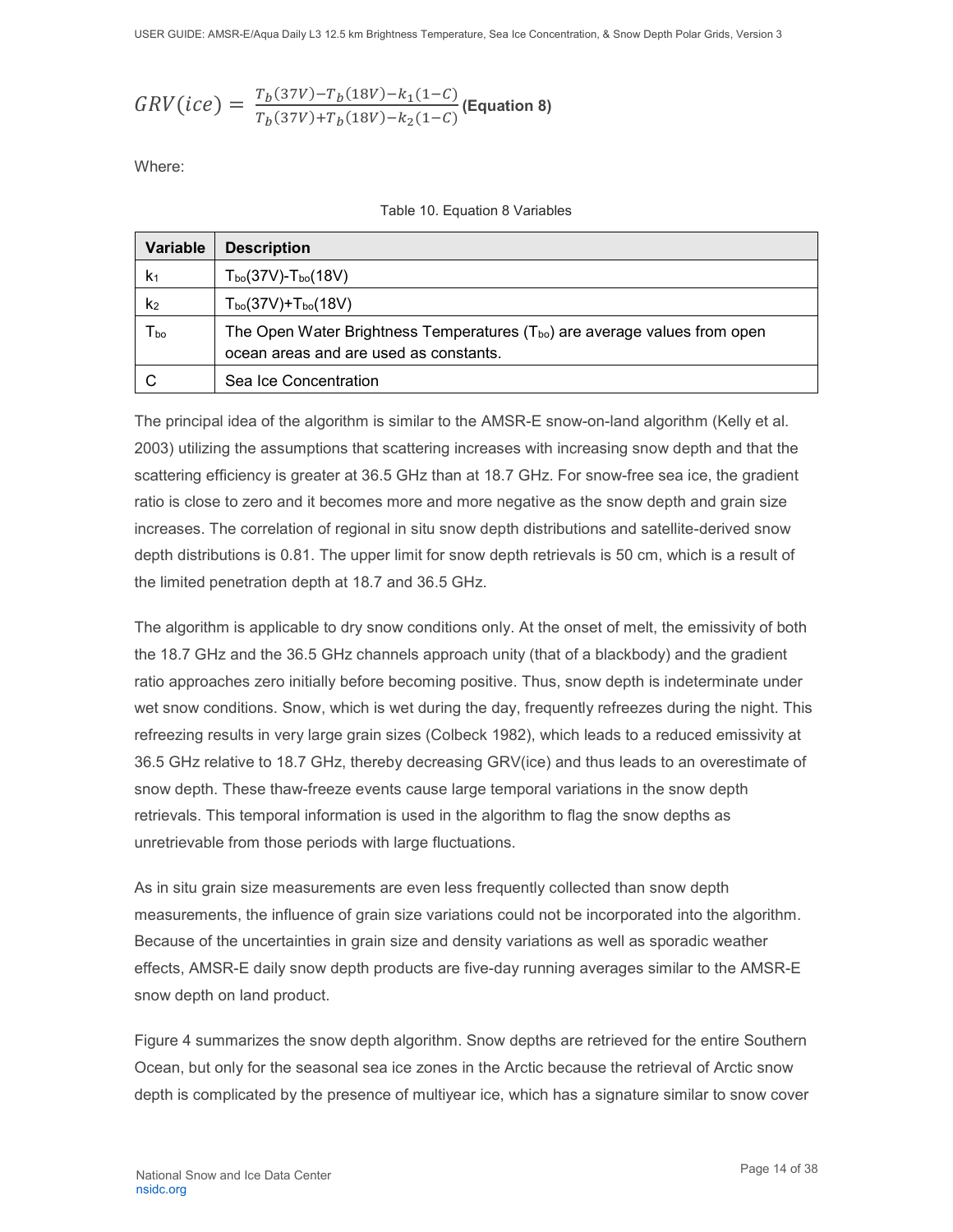on first-year ice. Both multiyear ice and deep snow on top of first-year ice results in increasingly negative values for the spectral GR; therefore, the algorithm only retrieves snow depth in the seasonal sea ice zones and in regions where the value of GR(37V19V) is greater than -0.02. This threshold corresponds to multiyear ice concentration of less than 20 percent. Where GR(37V19V) is less than -0.02, the algorithm flags pixels as multiyear ice. Because of the higher sensitivity of snow depth retrievals to ice concentration less than 20 percent, the algorithm limits snow depth retrievals to ice concentration between 20 -100 percent. Ice concentrations less than 20 percent appear almost exclusively near the ice edge.



Figure 4. Processing Sequence for AMSR-E 25 km Sea Ice Products

### <span id="page-15-0"></span>3.3.4 Processing Steps

Figure 5 summarizes the input products and algorithms used to create gridded AMSR-E 12.5 km sea ice products.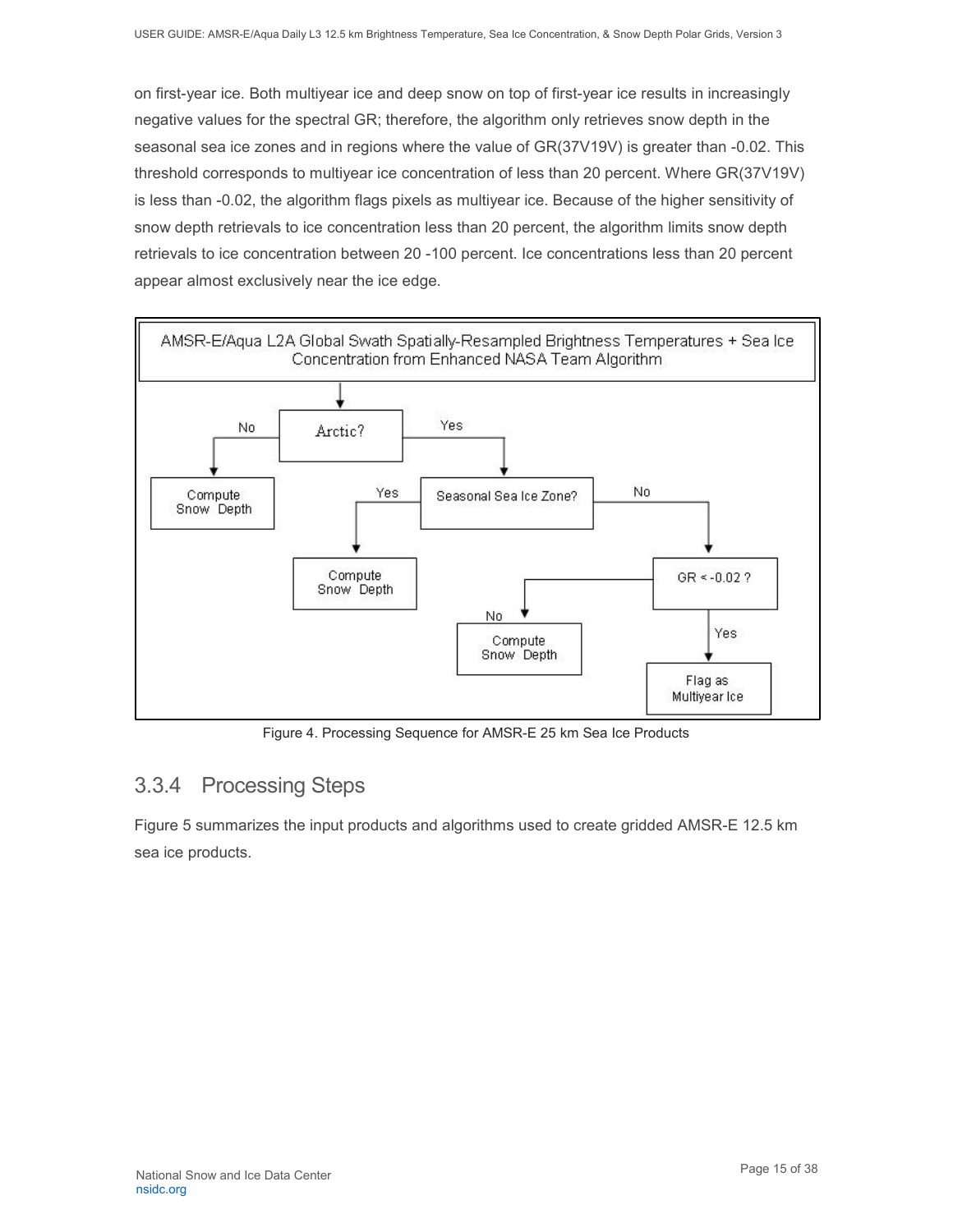

Figure 5. Processing Sequence for AMSR-E 12.5 km Sea Ice Products

The [AMSR-E/Aqua L2A Global Swath Spatially-Resampled Brightness Temperatures](http://nsidc.org/data/ae_l2a.html) are binned into 12.5 km grid cells using a drop-in-the-bucket method where the grid cell that contains the center of the observation footprint is given the whole weight of the observation. With this procedure, the number of observations is always in whole numbers. All valid brightness temperature observations within the extent of the polar grids are binned into grid cells, including land observations.

After input Level-2A brightness temperatures are binned into 12.5 km grid cells, the ascending, descending, and daily data are averaged. The daily average is not simply an average of ascending and descending orbits because a given pixel could have, for example, three measurements from ascending orbits and two from descending orbits. Instead, the daily average is of all the observations for that grid cell. For example, if  $A =$  ascending and  $B =$  descending:

$$
\frac{\frac{A1+A2}{2}+\frac{B1+B2+B3}{3}}{2}
$$
 (Equation 9)

is not equal to:

$$
\frac{A1+A2+B1+B2+B3}{5}
$$
 (Equation 10)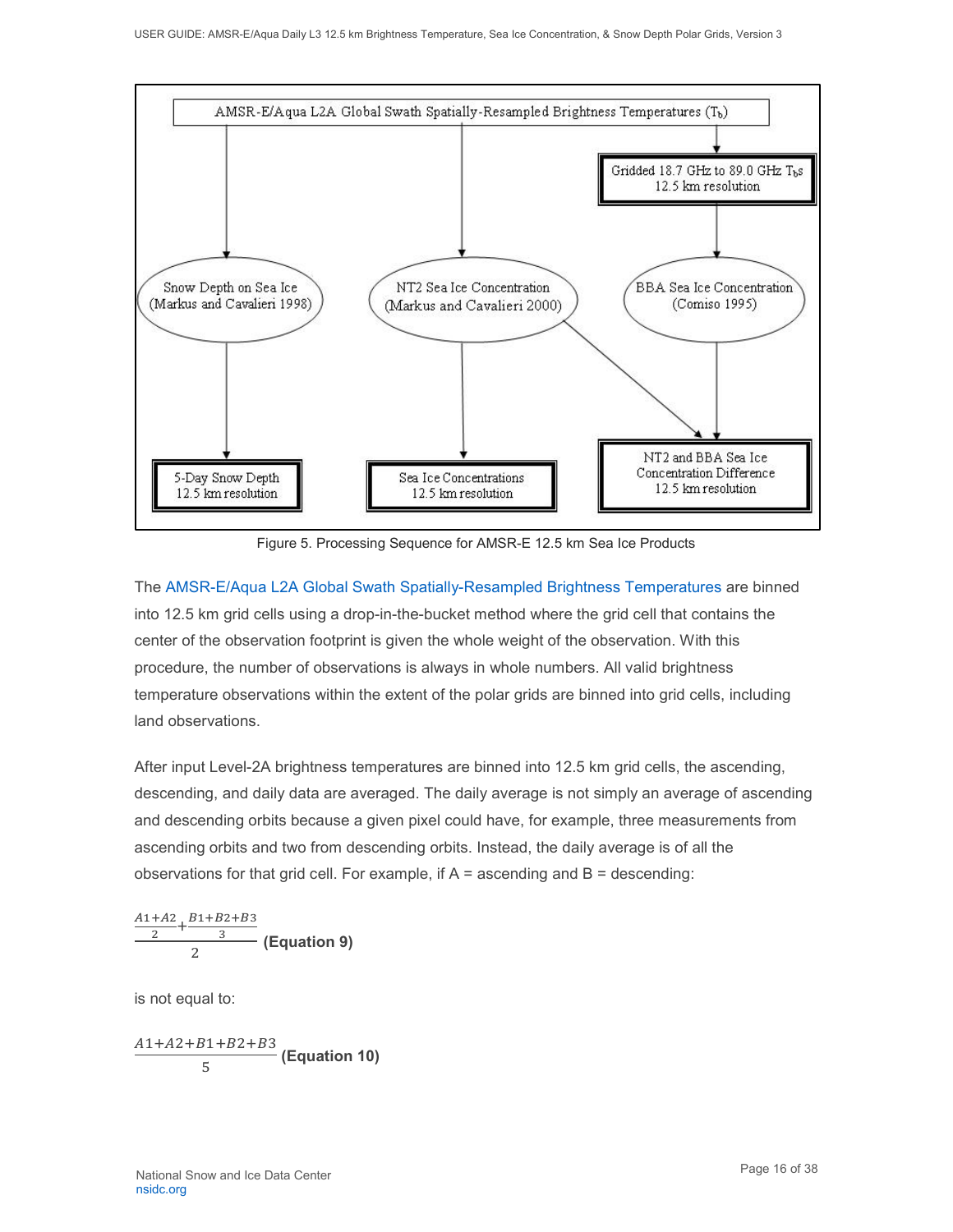However, this biases day-time ascending orbits over night-time descending.

### 3.3.4.1 Sea Ice and Snow Melt Masks

Beginning with algorithm version V12, the sea ice and snow melt masks used for the Northern Hemisphere snow depth on sea ice parameter are stored within this data set. The masks from the most recent HDF file are used to generate each new HDF file. If the masks used are more than seven days old, the metadata science quality flag is set to *Suspect*.

The multiyear mask field in the HDF file refers to the multiyear sea ice mask. A default mask is used to initialize the multiyear mask on the first day of mission and also to reset the mask on the first processing date in October of each year.

The variability 5-day field in the HDF file refers to the snow melt mask. The snow melt mask corresponds to the running 5-day snow melt product, and its date must match that of the multiyear mask. The snow melt mask is reset at the same time as the multiyear mask.

#### 3.3.4.2 Land Masks

The AMSR-E sea ice product utilizes a 12.5 km Northern Hemisphere land mask (amsr\_gsfc\_12n.hdf) and a 12.5 km Southern Hemisphere land mask (amsr\_nic\_12s.hdf). The North land mask is identical to gsfc\_12n.msk and was last updated in 1997. See [NSIDC's Polar](https://nsidc.org/data/polar-stereo)  [Stereo](https://nsidc.org/data/polar-stereo) web page for more details. The South land mask includes an updated ice shelf definition created by the National Ice Center Science Department in June 2011 and an updated shoreline developed from ENVISAT and RADARSAT imagery from October 2009 to April 2010.

A 1-byte integer array is included in each HDF file.

amsr\_gsfc\_12n.hdf: 608 columns x 896 rows Values are 0 (water) and 1 (land). amsr\_nic\_12s.hdf: 632 columns x 664 rows Values are 0 (water), 1 (land), and 2 (coast).

### <span id="page-17-0"></span>3.3.5 Version History

Changes to the Version 3 (V15-stage1) algorithm for these data include:

- Use of the most recent version (Version 3) of the [AMSR-E/Aqua L2A Global Swath](http://nsidc.org/data/ae_l2a/versions/3)  [Spatially-Resampled Brightness Temperatures](http://nsidc.org/data/ae_l2a/versions/3) data as input
- An improved Antarctic land mask
- No longer uses the Level-2A land flag and only uses the updated land mask for surface type classification in the Southern Hemisphere sea ice concentration algorithm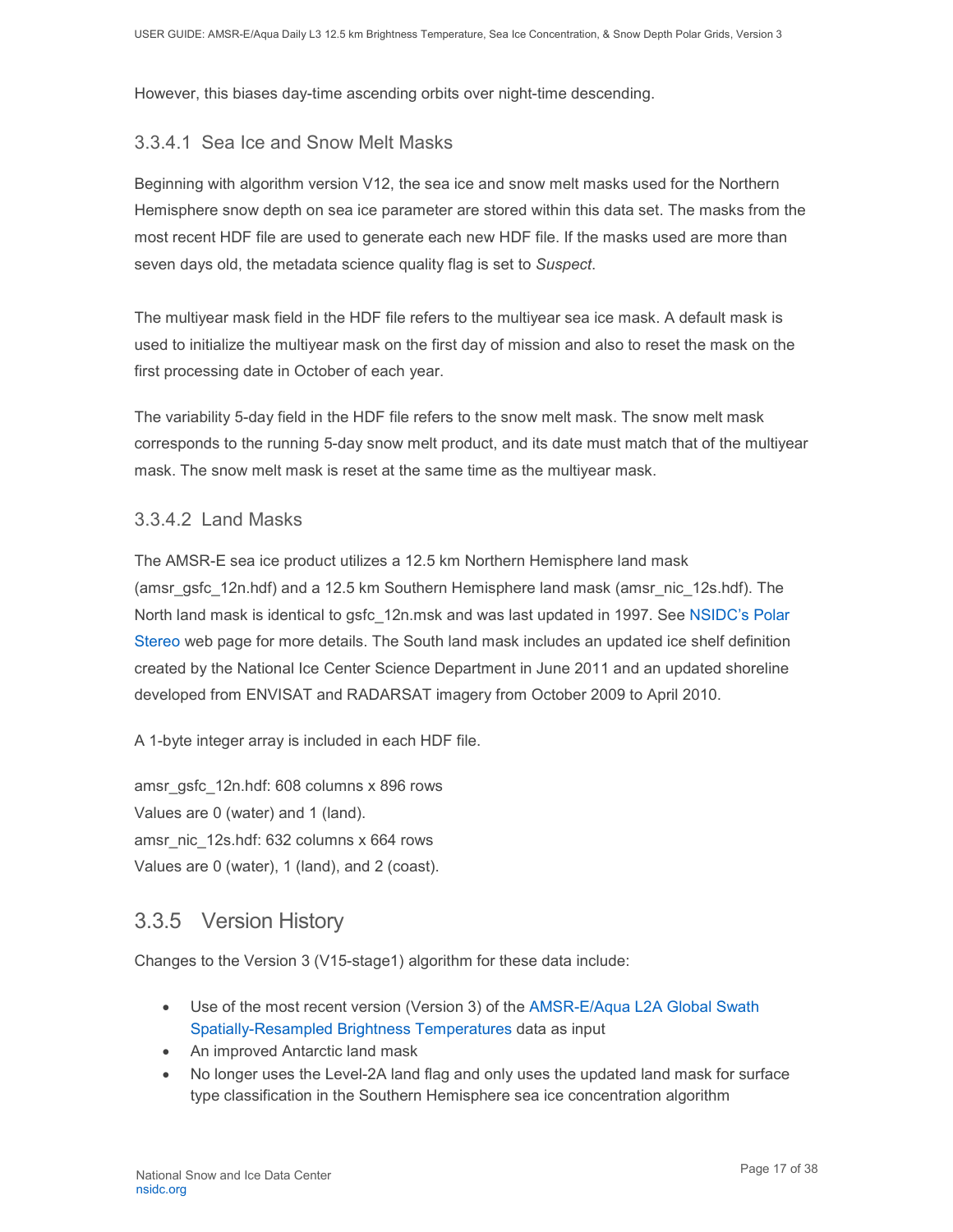• Inclusion of ISO lineage metadata

Refer to the [AMSR-E Data Versions](http://nsidc.org/data/amsre/data_versions/index.html) Web page for a summary of changes since the start of mission

## <span id="page-18-0"></span>3.4 Error Sources

Ashcroft and Wentz (2000) discuss errors in the source Level-2A brightness temperatures that were binned into 12.5 km grid cells for this sea ice product. In the sea ice concentration algorithm, the primary source of error is attributed to conditions in the surface layer such as surface glaze and layering (Comiso et al. 1997), which can significantly affect the horizontally polarized 18.7 GHz brightness temperature (Matzler et al. 1984) leading to increased PR(18) values and thus underestimates in ice concentration.

Sources of error in the retrieval of snow depth on sea ice also include inherent errors in sea ice concentration, uncertainty in the linear relationship between snow depth and the AMSR-E brightness temperatures, undetected snow wetness, snow grain size and snow density variability, and sensitivity to extreme weather effects.

## <span id="page-18-1"></span>3.5 Quality Assessment

Each HDF-EOS file contains core metadata with Quality Assessment (QA) metadata flags that are set by the Science Investigator-led Processing System (SIPS) at the Global Hydrology and Climate Center (GHCC) prior to delivery to NSIDC. A separate metadata file in XML format is also delivered to NSIDC with the HDF-EOS file; it contains the same information as the core metadata. Three levels of QA are conducted with the AMSR-E Level-2 and -3 products: automatic, operational, and science QA. If a product does not fail QA, it is ready to be used for higher-level processing, browse generation, active science QA, archive, and distribution. If a granule fails QA, SIPS does not send the granule to NSIDC until it is reprocessed. Level-3 products that fail QA are never delivered to NSIDC (Conway 2002).

### <span id="page-18-2"></span>3.5.1 Automatic QA

Weather filters are employed for the Level-3 sea ice products to eliminate spurious sea ice concentrations over open ocean resulting from varying atmospheric emission. The weather filters are based on threshold values for the spectral gradient radio and thresholds derived from brightness temperature differences. Sea ice products are checked to see if ice concentration values fall within reasonable limits. Diagnostics are based in part on satellite sea ice climatology developed since the Scanning Multichannel Microwave Radiometer (SMMR) era in 1978.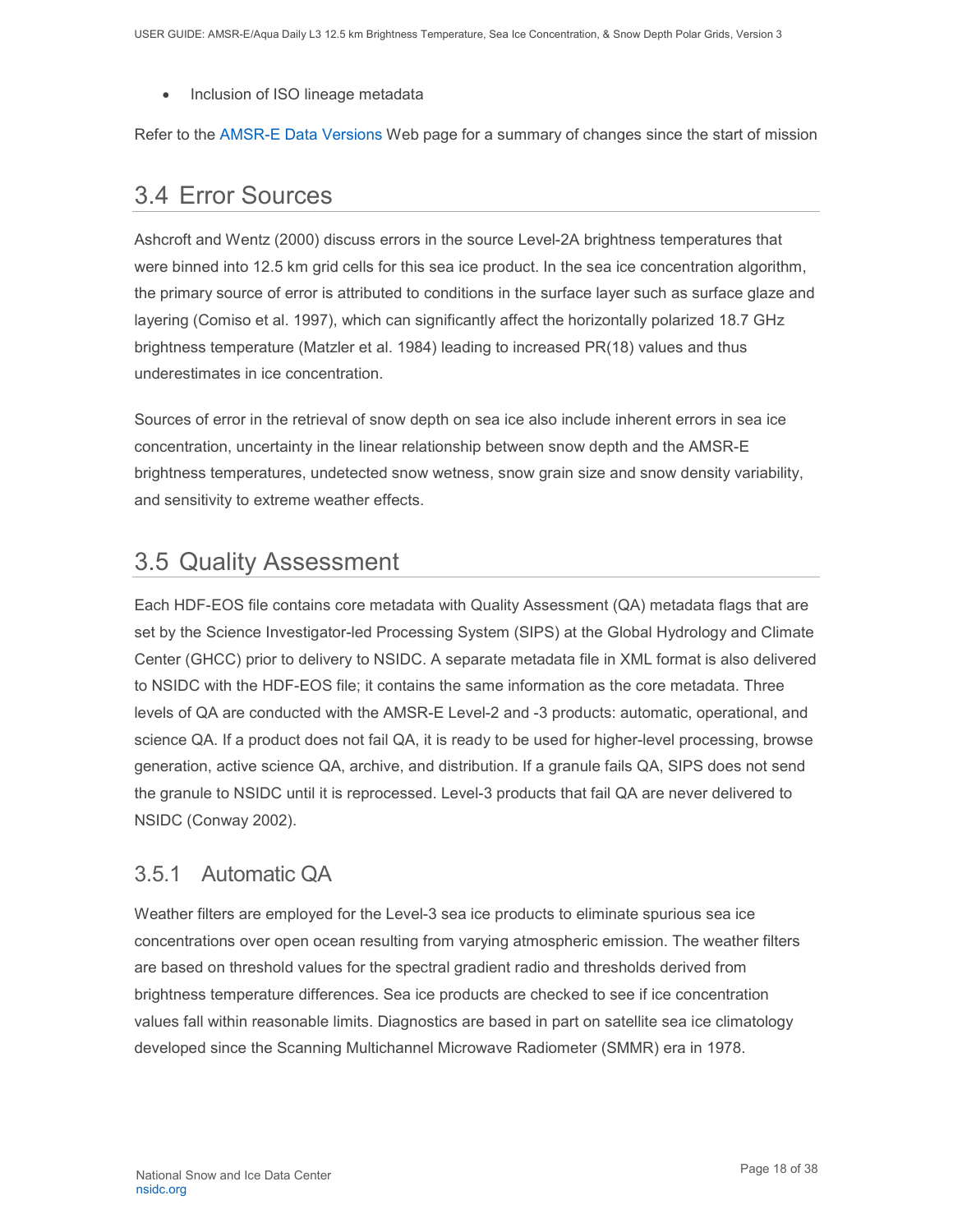## <span id="page-19-0"></span>3.5.2 Operational QA

AMSR-E Level-2A data arriving at GHCC are subject to operational QA prior to processing higherlevel products. Operational QA varies by product, but it typically checks for the following criteria in a given file (Conway 2002):

- File is correctly named and sized
- File contains all expected elements
- File is in the expected format
- Required EOS fields of time, latitude, and longitude are present and populated
- Structural metadata is correct and complete
- The file is not a duplicate
- The HDF-EOS version number is provided in the global attributes
- The correct number of input files were available and processed

### <span id="page-19-1"></span>3.5.3 Science QA

AMSR-E Level-2A data arriving at GHCC are also subject to science QA prior to processing higherlevel products. If less than 50 percent of a granule's data is good, the science QA flag is marked suspect when the granule is delivered to NSIDC. In the SIPS environment, the science QA includes checking the maximum and minimum variable values, and percent of missing data and out-ofbounds data per variable value. At the Science Computing Facility (SCF), also at GHCC, science QA involves reviewing the operational QA files, generating browse images, and performing the following additional automated QA procedures (Conway 2002):

- Historical data comparisons
- Detection of errors in geolocation
- Verification of calibration data
- Trends in calibration data
- Detection of large scatter among data points that should be consistent

Geolocation errors are corrected during Level-2A processing to prevent processing anomalies such as extended execution times and large percentages of out-of-bounds data in the products derived from Level-2A data.

The Team Lead SIPS (TLSIPS) developed tools for use at SIPS and SCF for inspecting the data granules. These tools generate a QA browse image in Portable Network Graphics (PNG) format and a QA summary report in text format for each data granule. Each browse file shows Level-2A and Level-2B data. These are forwarded from RSS to GHCC along with associated granule information, where they are converted to HDF raster images prior to delivery to NSIDC.

Refer to the [AMSR-E Validation Data](http://nsidc.org/data/amsre) for information about data used to check the accuracy and precision of AMSR-E observations.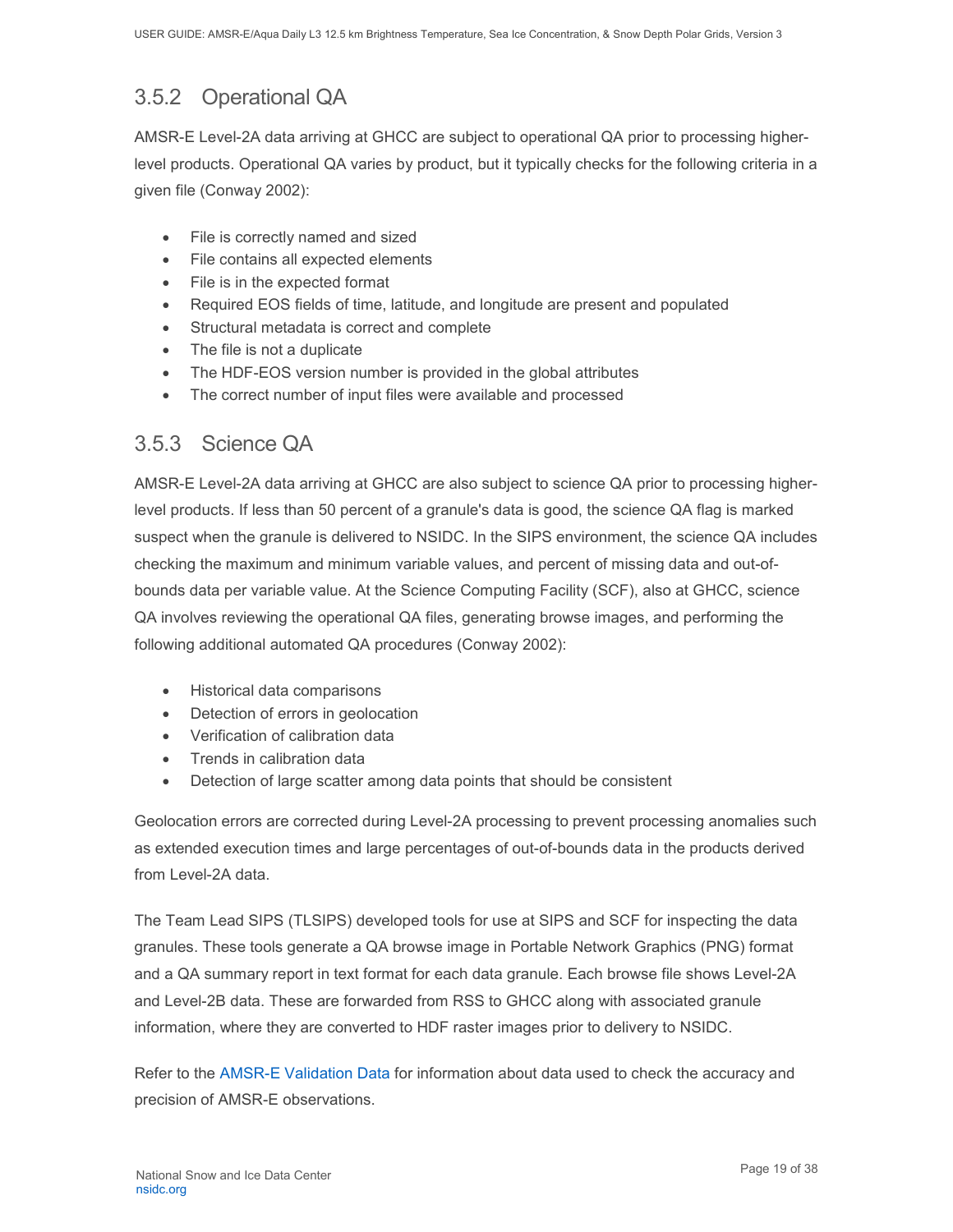Refer to the [AMSR-E Data Quality](https://nsidc.org/sites/nsidc.org/files/technical-references/AMSRE-DataQuality-DataUncertainty.pdf) documentation for more information on quality assessment

# <span id="page-20-0"></span>3.6 Sensor or Instrument Description

Refer to the [AMSR-E Instrument Description document.](https://nsidc.org/sites/nsidc.org/files/technical-references/AMSR-E%20Instrument%20Description.pdf)

# <span id="page-20-1"></span>4 REFERENCES AND RELATED PUBLICATIONS

Cavalieri, D. and J. Comiso. 2000. Algorithm Theoretical Basis Document for the AMSR-E Sea Ice Algorithm, Revised December 1. Landover, Maryland USA: Goddard Space Flight Center.

Cavalieri, D. J., K. M. St. Germain, and C.T . Swift. 1995. Reduction of Weather Effects in the Calculation of Sea Ice Concentration with the DMSP SSM/I. *Journal of Glaciology* 41(139): 455- 464.

Cavalieri, D. J., P. Gloersen, and W. J. Campbell. 1984. Determination of Sea Ice Parameters with the NIMBUS-7 SMMR. *Journal of Geophysical Research* 89(D4): 5355-5369.

Colbeck, S. C. 1982. An Overview of Seasonal Snow Metamorphism. *Reviews of Geophysics Space Physics* 20:45-61.

Comiso, J., D. Cavalieri, and T. Markus. 2003. Sea Ice Concentration, Ice Temperature, and Snow Depth Using AMSR-E Data. *IEEE Transactions on Geoscience and Remote Sensing* 41(2): 243- 252.

Comiso, J. and K. Steffen. 2001. Studies of Antarctic Sea Ice Concentrations from Satellite Data and Their Applications. *Journal of Geophysical Research* 106(C12): 31,361-31,385.

Comiso, J. C., D. J. Cavalieri, C. L. Parkinson, and P. Gloersen. 1997. Passive Microwave Algorithms for Sea Ice Concentration - A Comparison of Two Techniques. *Remote Sensing of the Environment* 60: 357-384.

Comiso, J. C. 1995. *SSM/I Ice Concentrations Using the Bootstrap Algorithm*. NASA RP 1380.

Conway, D. 2002. *Advanced Microwave Scanning Radiometer - EOS Quality Assurance Plan*. Huntsville, AL: Global Hydrology and Climate Center.

Eppler, D. T. and 14 others. 1992. Passive Microwave Signatures of Sea Ice. IN: *Microwave Remote Sensing of Ice*. *Geophysical Monograph Series* 68: 47-71. Washington, D. C.: American Geophysical Union.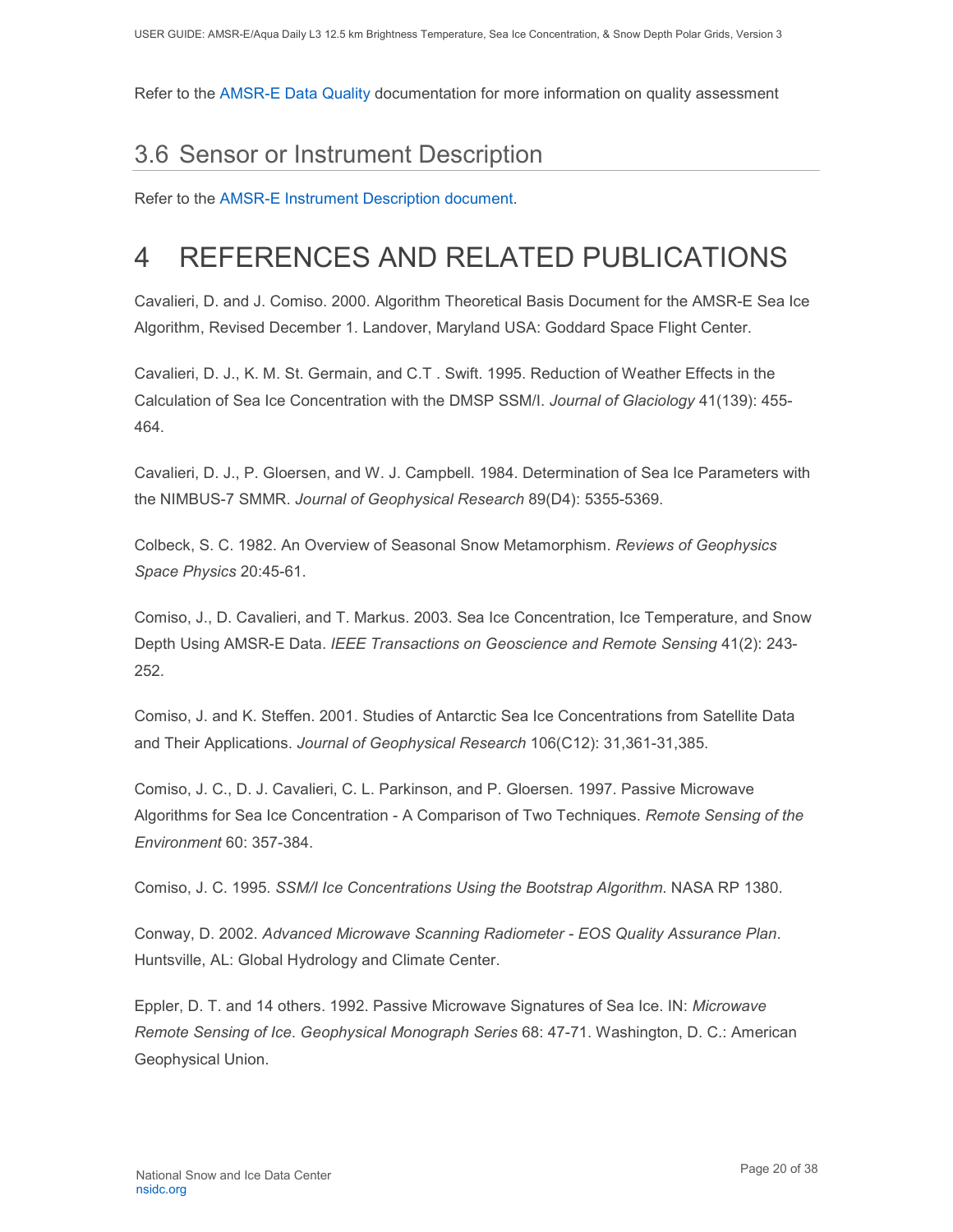Fraser R. S., N. E. Gaut, E. C. Reifenstein, and H. Sievering. 1975. Interaction Mechanisms Within the Atmosphere Including the Manual of Remote Sensing. *American Society of Photogrammetry* 181-233. Falls Church, VA.

Gloersen P. and D. J. Cavalieri. 1986. Reduction of Weather Effects in the Calculation of Sea Ice Concentration from Microwave Radiances. *Journal of Geophysical Research*91(C3): 3913-3919.

Kelly, R. E., A. T. C. Chang, L. Tsang, and J. L. Foster. 2003. A Prototype AMSR-E Global Snow Area and Snow Depth Algorithm. *IEEE Transactions Geoscience Remote Sensing* 41: 230-242.

Kummerow, C. 1993. On the Accuracy of the Eddington Approximation for Radiative Transfer in the Microwave Frequencies. *Journal of Geophysical Research* 98: 2757-2765.

Markus, Thorsten and Donald J. Cavalieri. 2008. [Supplement] AMSR-E Algorithm Theoretical Basis Document: Sea Ice Products. Greenbelt, Maryland USA: Goddard Space Flight Center. [\(PDF](http://nsidc.org/sites/nsidc.org/files/files/amsr_atbd_supp07_seaice.pdf)  [file,](http://nsidc.org/sites/nsidc.org/files/files/amsr_atbd_supp07_seaice.pdf) 2.10 MB)

Markus, T. and D. Cavalieri. 1998. Snow Depth Distribution over Sea Ice in the Southern Ocean from Satellite Passive Microwave Data. IN: *Antarctic Sea Ice: Physical Processes, Interactions, and Variability*. *Antarctic Research Series* 74: 19-39. Washington, DC: American Geophysical Union.

Markus, T., D. Cavalieri, and A. Ivanoff. 2011. Algorithm Theoretical Basis Document for the AMSR-E Sea Ice Algorithm, Revised December 2011. Landover, MD: Goddard Space Flight Center. [\(PDF file,](http://nsidc.org/sites/nsidc.org/files/files/amsr_atbd_seaice_dec2011.pdf) 528 KB)

Markus, T. and D. Cavalieri. 2000. An Enhancement of the NASA Team Sea Ice Algorithm. *IEEE Transactions on Geoscience and Remote Sensing* 38: 1387-1398.

Matzler, C., R. O. Ramseier, and E. Svendsen. 1984. Polarization Effects in Sea-ice Signatures. *IEEE Journal of Oceanic Engineering* 9: 333-338.

Pearson, F. 1990. *Map projections: Theory and Applications*. Boca Raton, FL: CRC Press.

Snyder, J. P. 1987. *Map Projections - A Working Manual*. U.S. Geological Survey Professional Paper 1395. U.S. Government Printing Office. Washington, D.C.

Snyder, J. P. 1982. *Map Projections Used by the U.S. Geological Survey.* U.S. Geological Survey Bulletin 1532.

Worby, A. P., T. Markus, A. D. Steer, V. I. Lytle, and R. A. Massom. 2008. Evaluation of AMSR-E Snow Depth Product over East Antarctic Sea Ice Using In Situ Measurements and Aerial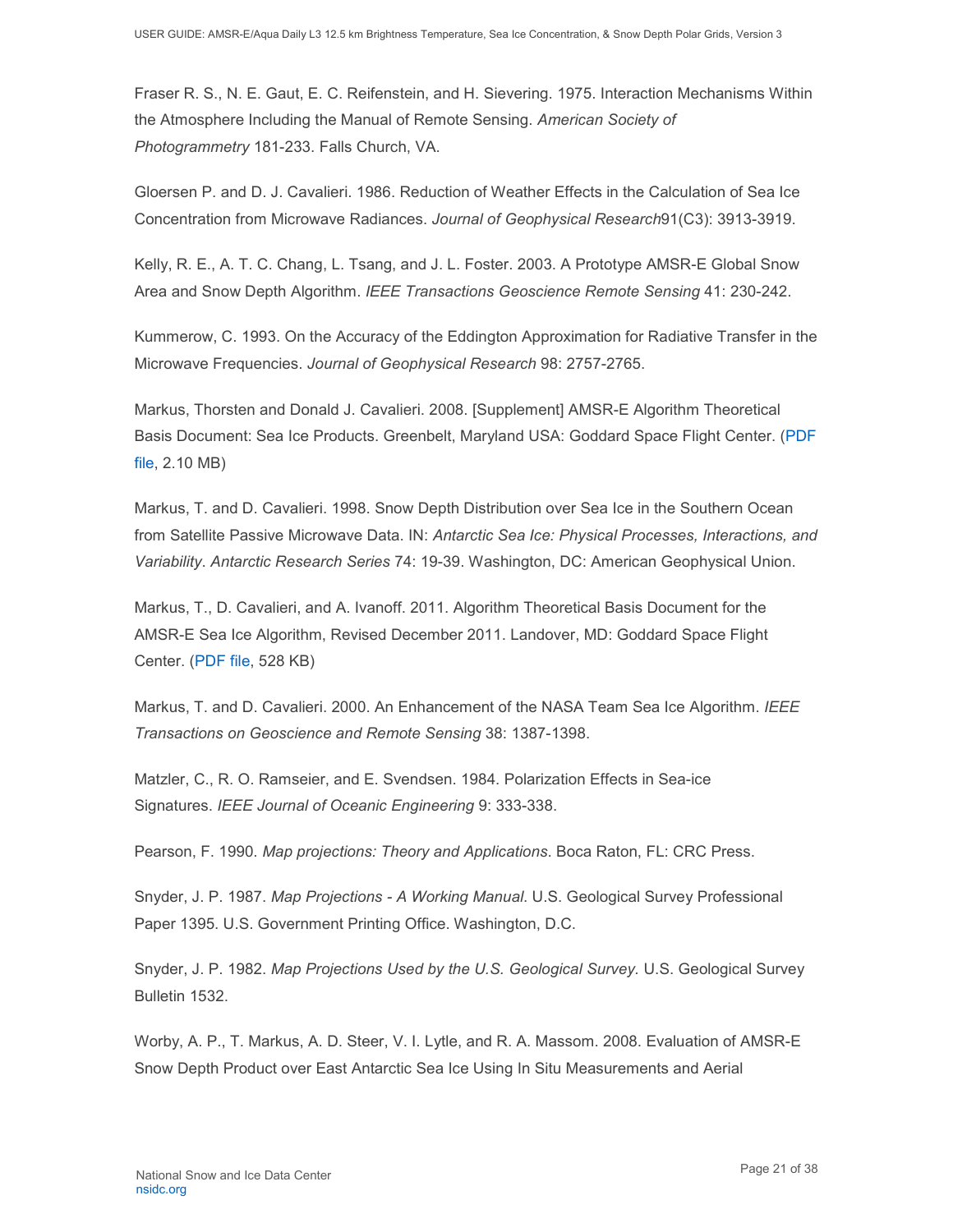Photography, *Journal of Geophysical Research* 113(C05): Art. #C05S94. doi:10.1029/2007JC004181.

For more information regarding related publications, see the [Research Using AMSR-E Data](https://nsidc.org/data/amsr-e/research.html) Web page.

# <span id="page-22-0"></span>4.1 RELATED DATA COLLECTIONS

#### **[Sea Ice Products at NSIDC](https://nsidc.org/data/seaice)**

This site offers a complete summary of sea ice data derived from passive microwave sensors and other sources, and is useful for users who want to compare characteristics of various sea ice products to understand their similarities and differences. This site also provides links to tools for passive microwave data and a list of other sea ice resources.

#### **[Sea Ice Trends and Climatologies from SMMR and SSM/I-SSMIS](http://nsidc.org/data/nsidc-0192.html)**

This site provides a suite of value-added products to aid in investigations of the variability and trends of sea ice cover. These products provide users with information about sea ice extent, total ice covered area, ice persistence, monthly climatologies of sea ice concentrations, and ocean masks.

## <span id="page-22-1"></span>4.2 RELATED WEB SITES

**[Sea Ice Remote Sensing at NASA/Goddard Space Flight Center](http://polynya.gsfc.nasa.gov/index.html)**

# <span id="page-22-2"></span>5 CONTACTS AND ACKNOWLEDGMENTS

**Investigator(s) Name and Title**

#### **Donald J. Cavalieri**

Laboratory for Hydrospheric Processes NASA Goddard Space Flight Center

#### **Josefino Comiso**

Laboratory for Hydrospheric Processes NASA Goddard Space Flight Center

#### **Thorsten Markus**

Laboratory for Hydrospheric Processes NASA Goddard Space Flight Center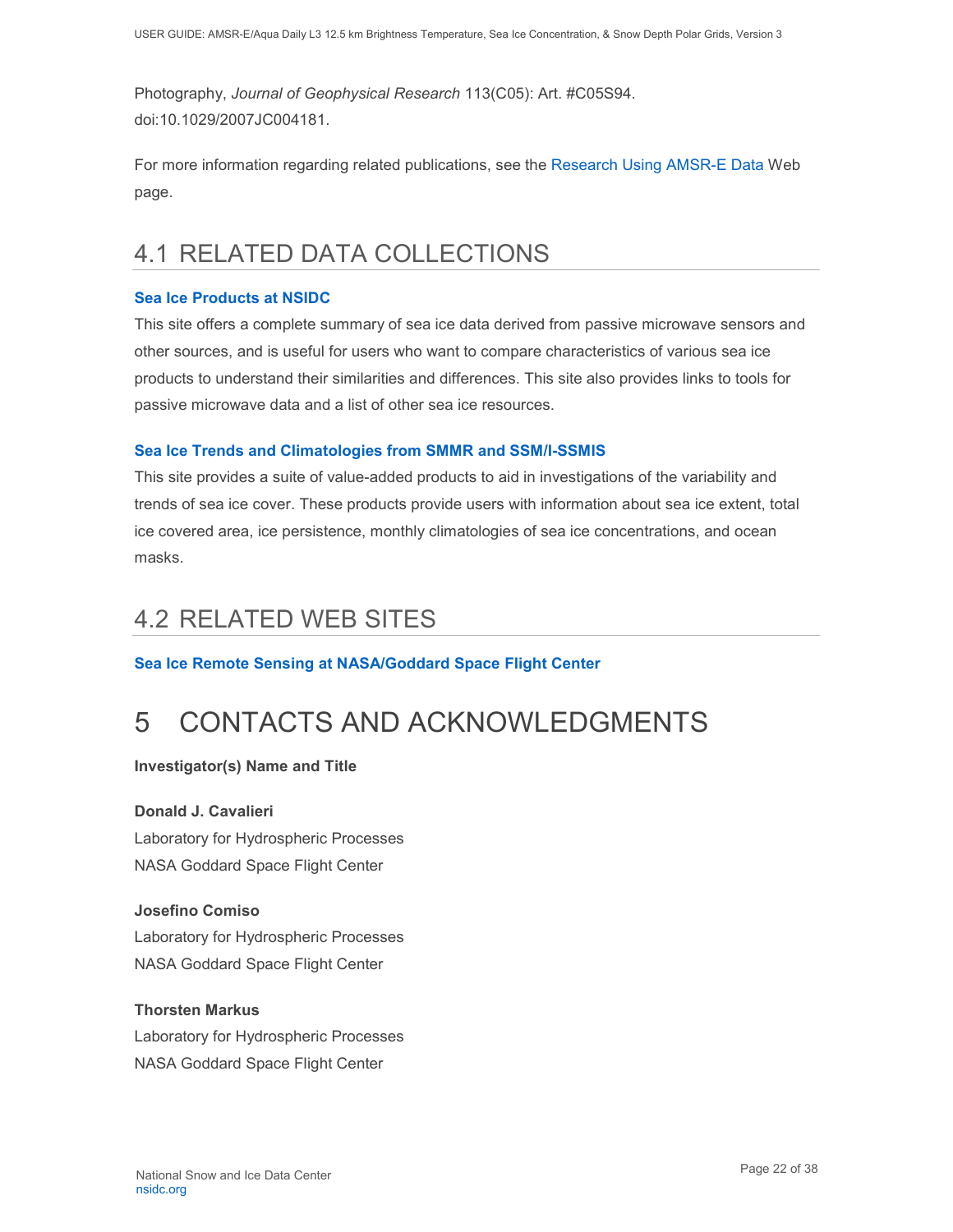# <span id="page-23-0"></span>6 DOCUMENT INFORMATION

## <span id="page-23-1"></span>6.1 Publication Date

May 2014

# <span id="page-23-2"></span>6.2 Date Last Updated

20 December 2021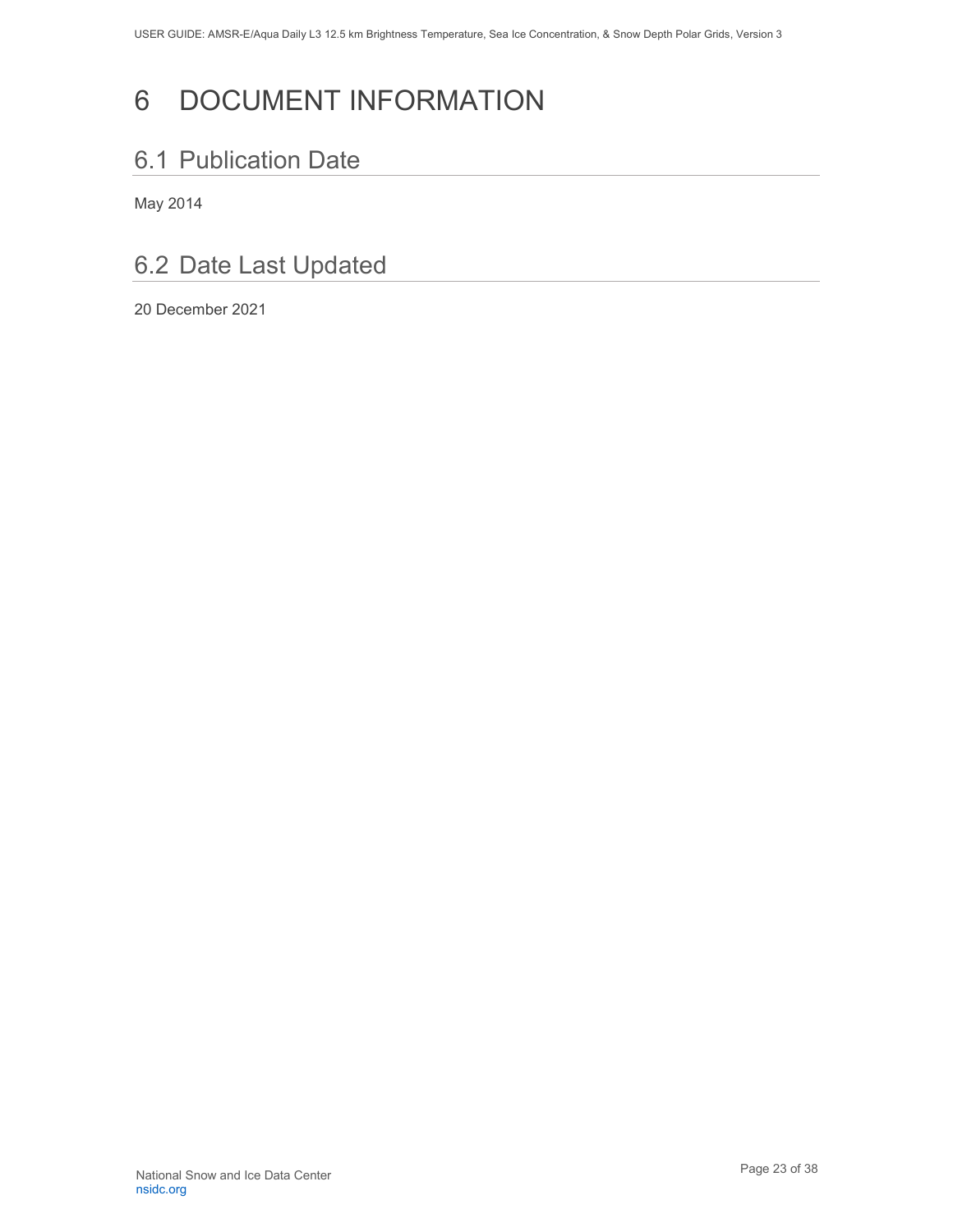# <span id="page-24-0"></span>APPENDIX A – LEVEL-3 12.5 KM SEA ICE DATA FIELDS

The following notations are used throughout this document:

| Int8            | 8-bit (1-byte) signed integer  |
|-----------------|--------------------------------|
| Int16           | 16-bit (2-byte) signed integer |
| NT <sub>2</sub> | Enhanced NASA Team algorithm   |
| <b>BBA</b>      | Bootstrap Basic Algorithm      |

The following tables give detailed descriptions for:

- North polar grids (608 pixels by 896 pixels)
- Northern Hemisphere masks (608 pixels by 896 pixels)
- South polar grids (632 pixels by 664 pixels)

### <span id="page-24-1"></span>North Polar Grids

|  | Table A - 1. North Polar Grids |  |  |  |  |
|--|--------------------------------|--|--|--|--|
|--|--------------------------------|--|--|--|--|

| <b>Field Name</b>  | Data<br><b>Type</b> | <b>Description</b>                                                                                                         | <b>Scale</b><br><b>Factor</b>                             |
|--------------------|---------------------|----------------------------------------------------------------------------------------------------------------------------|-----------------------------------------------------------|
| SI_12km_NH_18V_ASC | Int16               | 18.7 GHz horizontal daily<br>average Brightness<br>Temperatures $(T_b s)$ (K)<br>Valid range: approximately 50<br>to 300 K | Multiply data<br>values by<br>0.1 to obtain<br>units in K |
| SI_12km_NH_18V_DSC | Int16               | 18.7 GHz vertical daily average<br>descending $T_b s$ (K)<br>Valid range: approximately 50<br>to 300 K                     | Multiply data<br>values by<br>0.1 to obtain<br>units in K |
| SI_12km_NH_18V_DAY | Int16               | 18.7 GHz vertical daily average<br>$T_{b}$ s (K)<br>Valid range: approximately 50<br>to 300 K                              | Multiply data<br>values by<br>0.1 to obtain<br>units in K |
| SI_12km_NH_18H_ASC | Int16               | 18.7 GHz horizontal daily<br>average ascending $T_b s$ (K)<br>Valid range: approximately 50<br>to 300 K                    | Multiply data<br>values by<br>0.1 to obtain<br>units in K |
| SI_12km_NH_18H_DSC | Int16               | 18.7 GHz horizontal daily<br>average descending $T_b s$ (K)<br>Valid range: approximately 50<br>to 300 K                   | Multiply data<br>values by<br>0.1 to obtain<br>units in K |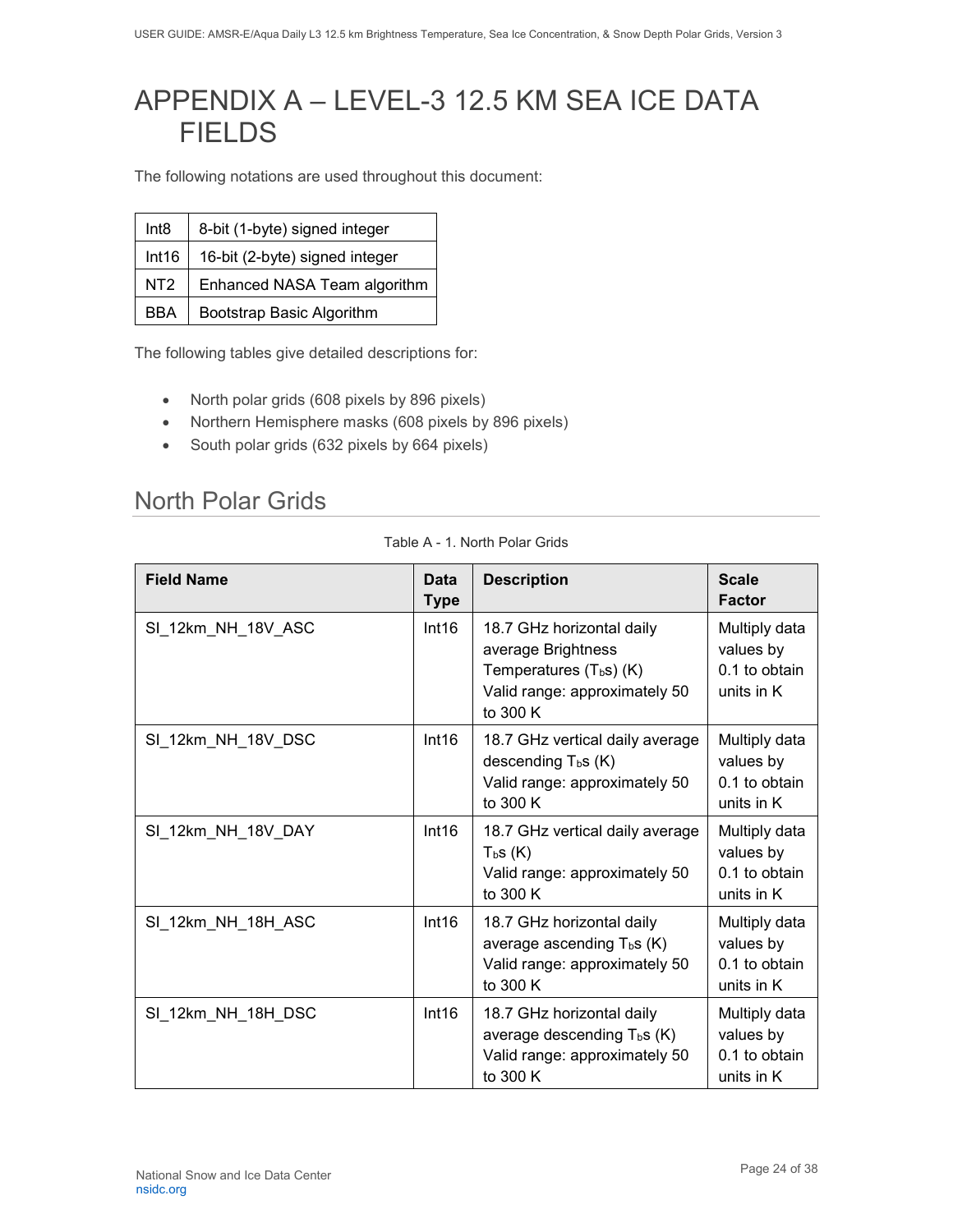| <b>Field Name</b>  | <b>Data</b><br><b>Type</b> | <b>Description</b>                                                                                             | <b>Scale</b><br><b>Factor</b>                             |
|--------------------|----------------------------|----------------------------------------------------------------------------------------------------------------|-----------------------------------------------------------|
| SI_12km_NH_18H_DAY | Int16                      | 18.7 GHz horizontal daily<br>average $T_{b}$ s (K)<br>Valid range: approximately 50<br>to 300 K                | Multiply data<br>values by<br>0.1 to obtain<br>units in K |
| SI 12km NH 23V ASC | Int16                      | 23.8 GHz vertical daily average<br>ascending $T_b s(K)$<br>Valid range: approximately 50<br>to 300 K           | Multiply data<br>values by<br>0.1 to obtain<br>units in K |
| SI_12km_NH_23V_DSC | Int16                      | 23.8 GHz vertical daily average<br>descending $T_b s$ (K)<br>Valid range: approximately 50<br>to 300 K         | Multiply data<br>values by<br>0.1 to obtain<br>units in K |
| SI_12km_NH_23V_DAY | Int16                      | 23.8 GHz vertical daily average<br>$T_{b}S(K)$<br>Valid range: approximately 50<br>to 300 K                    | Multiply data<br>values by<br>0.1 to obtain<br>units in K |
| SI_12km_NH_23H_ASC | Int16                      | 23.8 GHz horizontal daily<br>average ascending $T_b s$ (K)<br>Valid range: approximately 50<br>to 300 K        | Multiply data<br>values by<br>0.1 to obtain<br>units in K |
| SI 12km NH 23H DSC | Int16                      | 23.8 GHz horizontal daily<br>average descending $T_b s$ (K)<br>Valid range: approximately 50<br>to 300 K       | Multiply data<br>values by<br>0.1 to obtain<br>units in K |
| SI 12km NH 23H DAY | Int16                      | 23.8 GHz horizontal daily<br>average $T_{b}$ s (K)<br>Valid range: approximately 50<br>to 300 K                | Multiply data<br>values by<br>0.1 to obtain<br>units in K |
| SI_12km_NH_36V_ASC | Int16                      | 36.5 GHz vertical daily average<br>ascending T <sub>b</sub> s (K)<br>Valid range: approximately 50<br>to 300 K | Multiply data<br>values by<br>0.1 to obtain<br>units in K |
| SI 12km NH 36V DSC | Int16                      | 36.5 GHz vertical daily average<br>descending $T_b s$ (K)<br>Valid range: approximately 50<br>to 300 K         | Multiply data<br>values by<br>0.1 to obtain<br>units in K |
| SI_12km_NH_36V_DAY | Int16                      | 36.5 GHz vertical daily average<br>$T_{b}S(K)$<br>Valid range: approximately 50<br>to 300 K                    | Multiply data<br>values by<br>0.1 to obtain<br>units in K |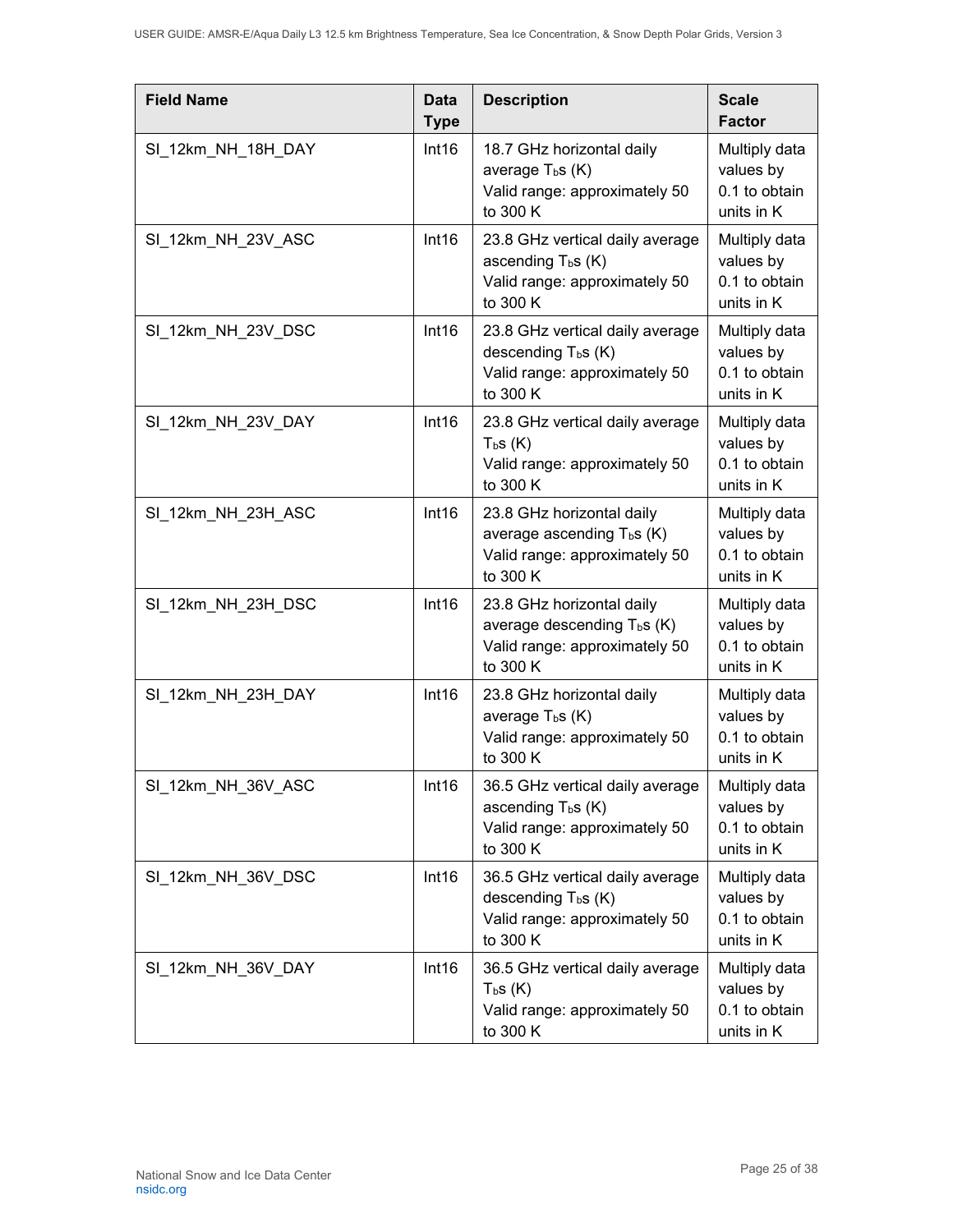| <b>Field Name</b>  | <b>Data</b><br><b>Type</b> | <b>Description</b>                                                                                                | <b>Scale</b><br><b>Factor</b>                             |
|--------------------|----------------------------|-------------------------------------------------------------------------------------------------------------------|-----------------------------------------------------------|
| SI 12km NH 36H ASC | Int16                      | 36.5 GHz horizontal daily<br>average ascending T <sub>b</sub> s (K)<br>Valid range: approximately 50<br>to 300 K  | Multiply data<br>values by<br>0.1 to obtain<br>units in K |
| SI 12km NH 36H DSC | Int16                      | 36.5 GHz horizontal daily<br>average descending T <sub>b</sub> s (K)<br>Valid range: approximately 50<br>to 300 K | Multiply data<br>values by<br>0.1 to obtain<br>units in K |
| SI 12km NH 36H DAY | Int16                      | 36.5 GHz horizontal daily<br>average $T_{b}$ s (K)<br>Valid range: approximately 50<br>to 300 K                   | Multiply data<br>values by<br>0.1 to obtain<br>units in K |
| SI 12km NH 89V ASC | Int16                      | 89.0 GHz vertical daily average<br>ascending T <sub>b</sub> s (K)<br>Valid range: approximately 50<br>to 300 K    | Multiply data<br>values by<br>0.1 to obtain<br>units in K |
| SI 12km NH 89V DSC | Int16                      | 89.0 GHz vertical daily average<br>descending $T_b s$ (K)<br>Valid range: approximately 50<br>to 300 K            | Multiply data<br>values by<br>0.1 to obtain<br>units in K |
| SI 12km NH 89V DAY | Int16                      | 89.0 GHz vertical daily average<br>T <sub>b</sub> S(K)<br>Valid range: approximately 50<br>to 300 K               | Multiply data<br>values by<br>0.1 to obtain<br>units in K |
| SI 12km NH 89H ASC | Int16                      | 89.0 GHz horizontal daily<br>average ascending T <sub>b</sub> s (K)<br>Valid range: approximately 50<br>to 300 K  | Multiply data<br>values by<br>0.1 to obtain<br>units in K |
| SI 12km NH 89H DSC | Int16                      | 89.0 GHz horizontal daily<br>average descending T <sub>b</sub> s (K)<br>Valid range: approximately 50<br>to 300 K | Multiply data<br>values by<br>0.1 to obtain<br>units in K |
| SI_12km_NH_89H_DAY | Int16                      | 89.0 GHz horizontal daily<br>average $T_b s$ (K)<br>Valid range: approximately 50<br>to 300 K                     | Multiply data<br>values by<br>0.1 to obtain<br>units in K |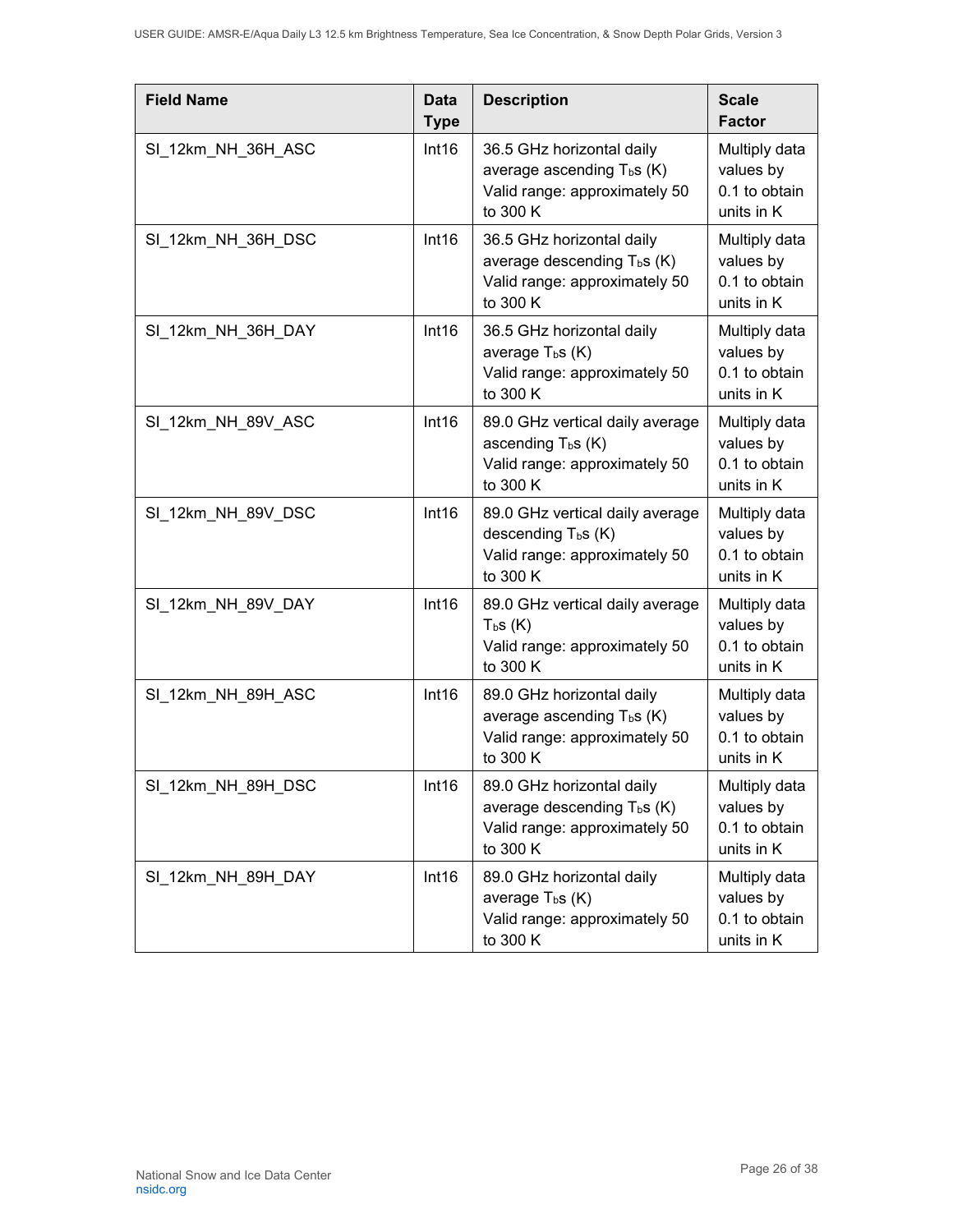| <b>Field Name</b>              | <b>Data</b><br><b>Type</b>                                | <b>Description</b>                                |                             | <b>Scale</b><br><b>Factor</b> |
|--------------------------------|-----------------------------------------------------------|---------------------------------------------------|-----------------------------|-------------------------------|
| SI 12km NH ICECON ASC          | Int16<br>Sea ice concentration daily<br>ascending average |                                                   | Not<br>Applicable           |                               |
|                                |                                                           |                                                   |                             | (N/A)                         |
|                                |                                                           | Value                                             | <b>Description</b>          |                               |
|                                |                                                           | 0                                                 | Open Water                  |                               |
|                                |                                                           | 1 to                                              | Percent Ice                 |                               |
|                                |                                                           | 100                                               | Concentration               |                               |
|                                |                                                           | 120                                               | Land Mask                   |                               |
| SI 12km NH ICECON DSC<br>Int16 |                                                           | Sea ice concentration daily<br>descending average |                             | N/A                           |
|                                |                                                           | <b>Value</b>                                      | <b>Description</b>          |                               |
|                                |                                                           | $\mathbf{0}$                                      | Open Water                  |                               |
|                                |                                                           | 1 to                                              | Percent Ice                 |                               |
|                                |                                                           | 100                                               | Concentration               |                               |
|                                |                                                           | 120                                               | <b>Land Mask</b>            |                               |
| SI_12km_NH_ICECON_DAY          | Int16                                                     |                                                   | Sea ice concentration daily | N/A                           |
|                                |                                                           | average                                           |                             |                               |
|                                |                                                           | <b>Value</b>                                      | <b>Description</b>          |                               |
|                                |                                                           | $\mathbf{0}$                                      | Open Water                  |                               |
|                                |                                                           | 1 to                                              | Percent Ice                 |                               |
|                                |                                                           | 100                                               | Concentration               |                               |
|                                |                                                           | 120                                               | Land Mask                   |                               |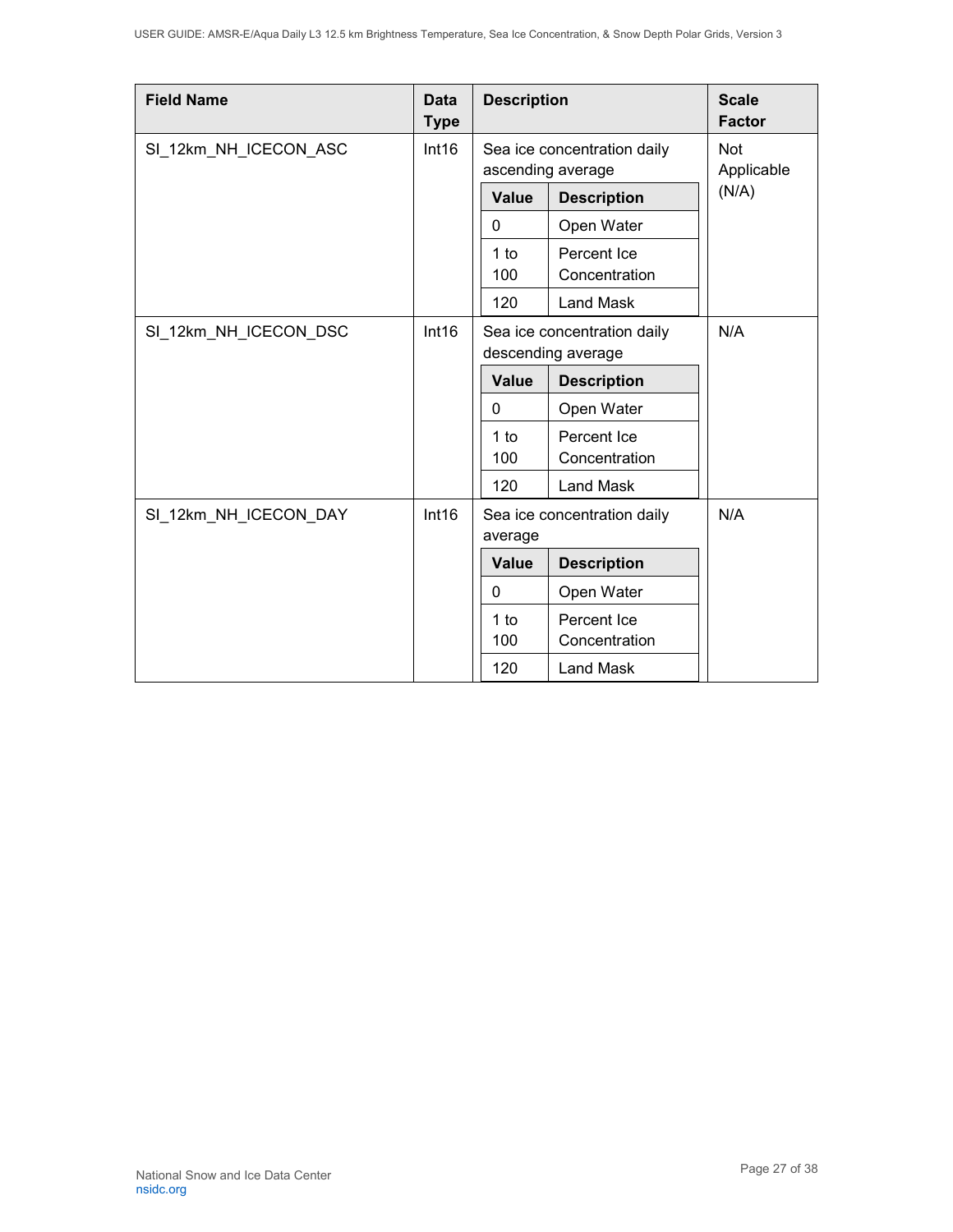| <b>Field Name</b>               | <b>Data</b><br><b>Type</b> | <b>Description</b>                                                                                                  |                                                 | <b>Scale</b><br><b>Factor</b> |
|---------------------------------|----------------------------|---------------------------------------------------------------------------------------------------------------------|-------------------------------------------------|-------------------------------|
| SI_12km_NH_ICEDIFF_ASC          |                            | Int16<br>Sea ice concentration daily<br>ascending average using the<br>difference between BBA and<br>NT2 algorithms |                                                 | N/A                           |
|                                 |                            | Value                                                                                                               | <b>Description</b>                              |                               |
|                                 |                            | 0                                                                                                                   | Open Water                                      |                               |
|                                 |                            | 1 to 100<br>or -1 to -<br>100                                                                                       | Percent<br>difference<br>between<br>algorithms* |                               |
|                                 |                            | 120                                                                                                                 | <b>Land Mask</b>                                |                               |
|                                 |                            | 200 to<br>300                                                                                                       | Missing NT2<br>value<br>(200+BBA)**             |                               |
|                                 |                            | $-200$ to $-$<br>300                                                                                                | <b>Missing BBA</b><br>value (-200-<br>$NT2)$ ** |                               |
|                                 |                            | $-310$                                                                                                              | Out-of-range<br>value in V12<br>data***         |                               |
| SI_12km_NH_ICEDIFF_DSC<br>Int16 |                            | Sea ice concentration daily<br>descending average using the<br>difference between BBA and<br>NT2 algorithms         |                                                 | N/A                           |
|                                 |                            | <b>Value</b>                                                                                                        | <b>Description</b>                              |                               |
|                                 |                            | 0                                                                                                                   | Open Water                                      |                               |
|                                 |                            | 1 to 100<br>or -1 to -<br>100                                                                                       | Percent<br>difference<br>between<br>algorithms* |                               |
|                                 |                            | 200 to<br>300                                                                                                       | Missing NT2<br>value<br>(200+BBA)**             |                               |
|                                 |                            | $-200$ to $-$<br>300                                                                                                | <b>Missing BBA</b><br>value (-200-<br>$NT2)$ ** |                               |
|                                 |                            | $-310$                                                                                                              | Out-of-range<br>value in V12<br>data***         |                               |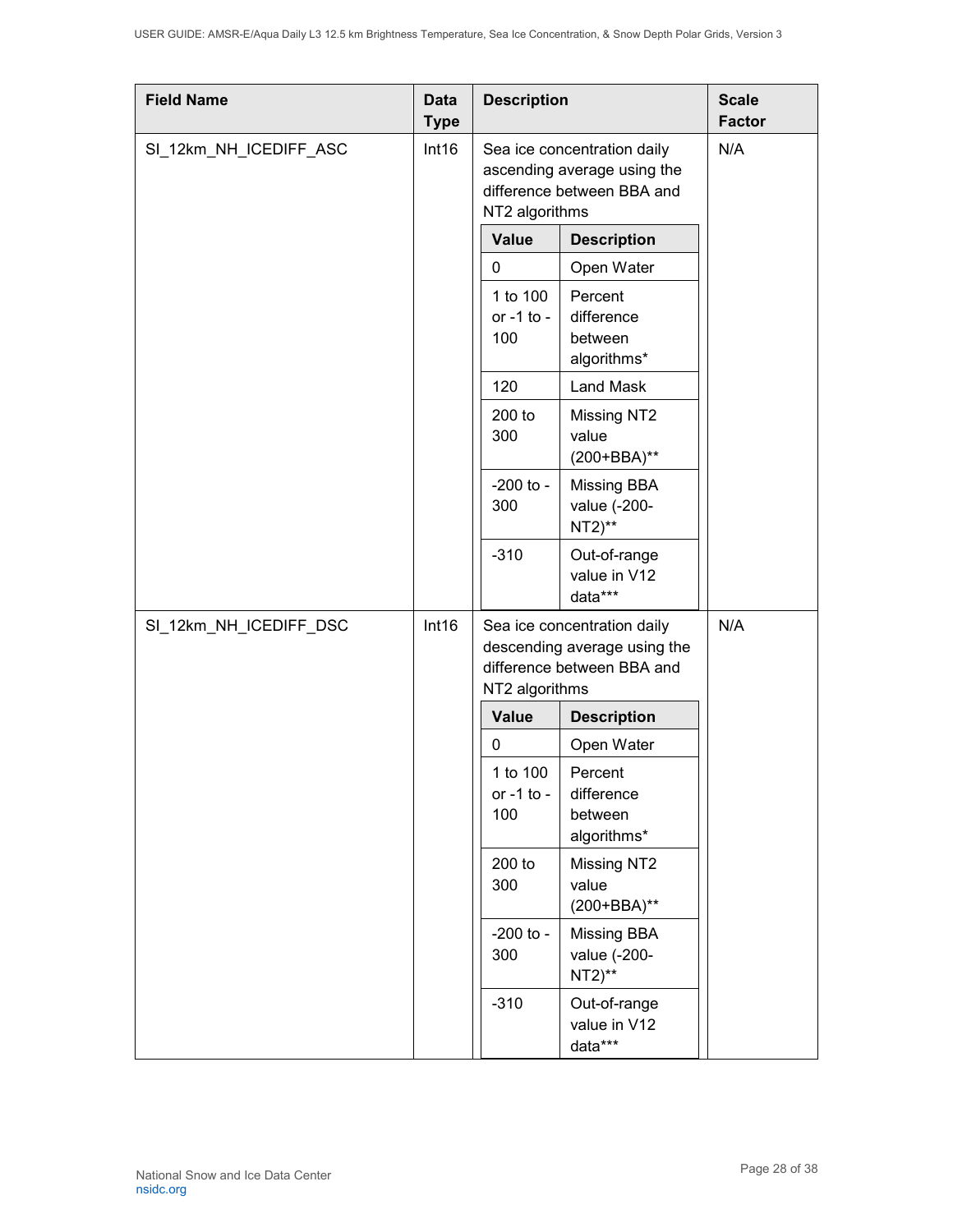| <b>Field Name</b>                  | <b>Data</b><br><b>Type</b> | <b>Description</b>            |                                                                                         | <b>Scale</b><br><b>Factor</b> |
|------------------------------------|----------------------------|-------------------------------|-----------------------------------------------------------------------------------------|-------------------------------|
| SI_12km_NH_ICEDIFF_DAY             | Int16                      | algorithms                    | Sea ice concentration daily<br>average using the difference<br>between BBA and NT2      | N/A                           |
|                                    |                            | <b>Value</b>                  | <b>Description</b>                                                                      |                               |
|                                    |                            | 0                             | Open Water                                                                              |                               |
|                                    |                            | 1 to 100<br>or -1 to -<br>100 | Percent<br>difference<br>between<br>algorithms*                                         |                               |
|                                    |                            | 200 to<br>300                 | Missing NT2<br>value<br>(200+BBA)**                                                     |                               |
|                                    |                            | $-200$ to $-$<br>300          | Missing BBA<br>value (-200-<br>NT2)**                                                   |                               |
|                                    |                            | $-310$                        | Out-of-range<br>value in V12<br>data***                                                 |                               |
| Int16<br>SI_12km_NH_SNOWDEPTH_5DAY |                            |                               | 5-day running average of snow<br>depth (cm) based on current<br>day and previous 4 days | N/A                           |
|                                    |                            | <b>Value</b>                  | <b>Description</b>                                                                      |                               |
|                                    |                            | 110                           | <b>Missing Data</b>                                                                     |                               |
|                                    |                            | 120                           | <b>Land Mask</b>                                                                        |                               |
|                                    |                            | 130                           | Open Water                                                                              |                               |
|                                    |                            | 140                           | Multiyear Sea Ice                                                                       |                               |
|                                    |                            | 150                           | Variability in Snow<br>Depth                                                            |                               |
|                                    |                            | 160                           | Snow Melt                                                                               |                               |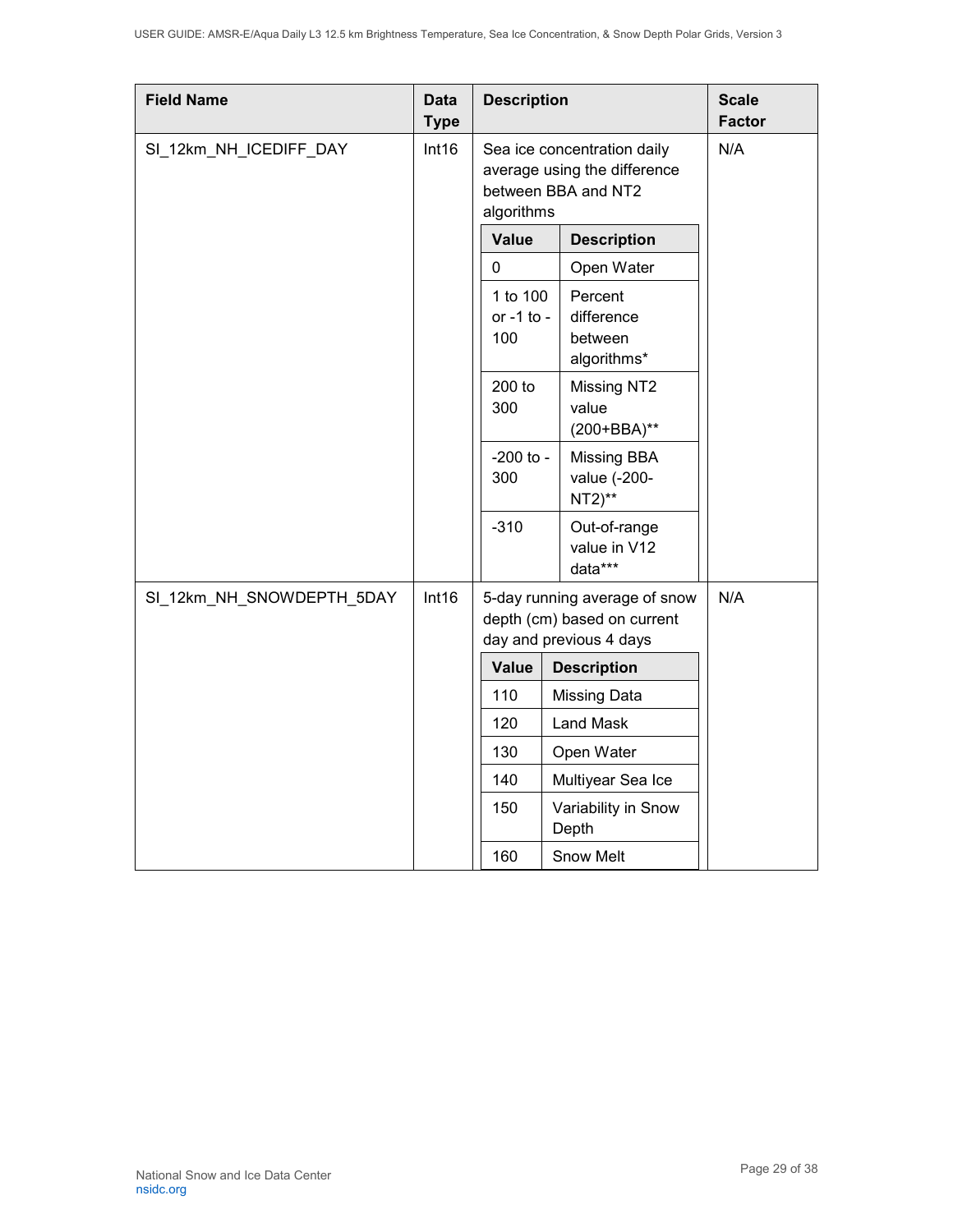| <b>Field Name</b> | <b>Data</b> | <b>Description</b> | <b>Scale</b>  |
|-------------------|-------------|--------------------|---------------|
|                   | <b>Type</b> |                    | <b>Factor</b> |

\* Positive values 1 to 100% represent the difference in concentration where NT2 is greater than BBA and negative values -1 to -100% represent the difference in concentration where BBA is greater than NT2.

\*\* The difference values need input from both the NT2 and BBA sea ice concentration algorithms. These new values indicate when one of these is missing. If there is a valid BBA value and missing NT2, it takes on the value 200+BBA. Likewise, a valid NT2 and missing BBA takes on the value -200-NT2. A difference value of 200 means the BBA was open water and the NT2 was missing; a value of 225 means the BBA was 25% and the NT2 was missing. A value of 300 means BBA was 100 and NT2 was missing. The normal range of difference values is -100 to 100.

\*\*\* An out-of-range value for the sea ice concentration difference field was introduced in Validated 12 (V12) AMSR-E 12.5 km sea ice data when data from the BBA were missing. The value was -310, whereas the standard value when BBA data are missing is -200 to -300. With V13 data, the data were updated to correct this issue. However, as past data will not be reprocessed, users should be mindful of this out-of-range value when working with data prior to 27 August 2010.

# <span id="page-30-0"></span>Northern Hemisphere Masks

Beginning with Version 12 data, the Northern Hemisphere sea ice and snow melt masks used for the snow depth on sea ice parameter are stored within the 12.5 km product (AE\_SI12). The following table describes the mask contents of the HDF files.

| <b>Field Name</b>      | Data<br><b>Type</b> | <b>Description</b>                                                                         | <b>Dimensions</b> | <b>Scale</b><br><b>Factor</b> |
|------------------------|---------------------|--------------------------------------------------------------------------------------------|-------------------|-------------------------------|
| date                   | Int16               | The processing date (year/month/day) of<br>the masks.                                      | 3                 | n/a                           |
| initialization<br>year | Int16               | The first year in which the mask was set,<br>or reset, to begin processing.                | 1                 | n/a                           |
| multiyear<br>mask      | Int16               | A multiyear sea ice mask.                                                                  | 608 x 896         | n/a                           |
| variability<br>5day    | Int16               | A running 5-day snow melt mask<br>corresponding to the running 5-day snow<br>melt product. | 608 x 896         | n/a                           |

| Table A - 2. Description of Sea Ice and Snow Melt Masks |
|---------------------------------------------------------|
|---------------------------------------------------------|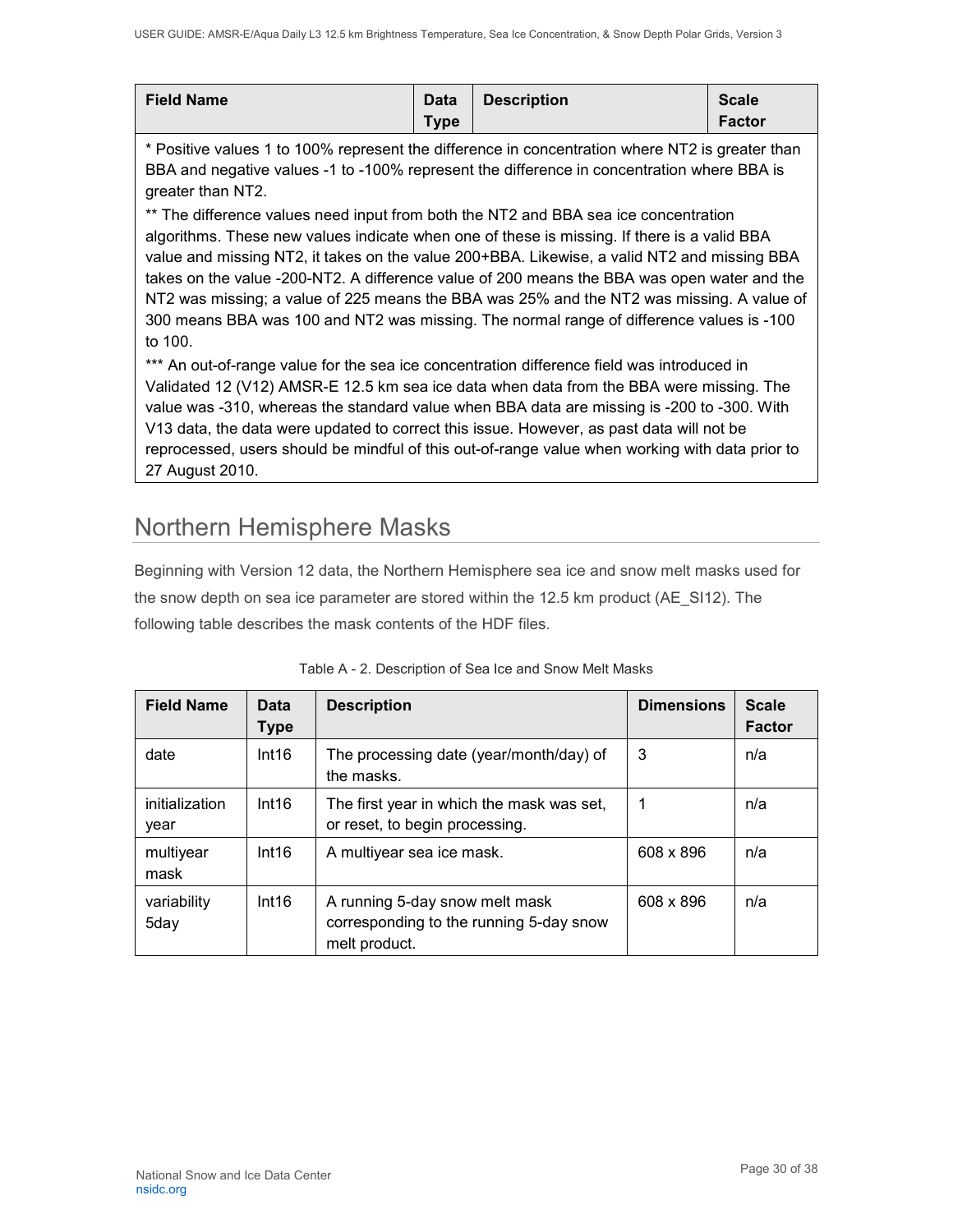# <span id="page-31-0"></span>South Polar Grids

| <b>Field Name</b>  | <b>Data</b><br><b>Type</b> | <b>Description</b>                                                                                                | <b>Scale</b><br><b>Factor</b>                                                     |
|--------------------|----------------------------|-------------------------------------------------------------------------------------------------------------------|-----------------------------------------------------------------------------------|
| SI_12km_SH_18V_ASC | Int16                      | 18.7 GHz horizontal daily<br>average $T_b$ s (K)<br>Valid range: approximately 50 to<br>300 kelvin (K)            | <b>Multiply</b><br>data values<br>by $0.1$ to<br>obtain units<br>in kelvin<br>(K) |
| SI 12km_SH_18V_DSC | Int16                      | 18.7 GHz vertical daily average<br>descending $T_b s$ (K)<br>Valid range: approximately 50 to<br>300 K            | Multiply<br>data values<br>by $0.1$ to<br>obtain units<br>in K                    |
| SI 12km_SH_18V_DAY | Int16                      | 18.7 GHz vertical daily average<br>T <sub>b</sub> S(K)<br>Valid range: approximately 50 to<br>300 K               | Multiply<br>data values<br>by $0.1$ to<br>obtain units<br>in K                    |
| SI 12km_SH_18H_ASC | Int16                      | 18.7 GHz horizontal daily<br>average ascending $T_b$ s (K)<br>Valid range: approximately 50 to<br>300 K           | Multiply<br>data values<br>by $0.1$ to<br>obtain units<br>in K                    |
| SI 12km_SH_18H_DSC | Int16                      | 18.7 GHz horizontal daily<br>average descending T <sub>b</sub> s (K)<br>Valid range: approximately 50 to<br>300 K | Multiply<br>data values<br>by $0.1$ to<br>obtain units<br>in K                    |
| SI 12km_SH_18H_DAY | Int16                      | 18.7 GHz horizontal daily<br>average $T_b s$ (K)<br>Valid range: approximately 50 to<br>300 K                     | Multiply<br>data values<br>by $0.1$ to<br>obtain units<br>in K                    |
| SI_12km_SH_23V_ASC | Int16                      | 23.8 GHz vertical daily average<br>ascending T <sub>b</sub> s (K)<br>Valid range: approximately 50 to<br>300 K    | Multiply<br>data values<br>by $0.1$ to<br>obtain units<br>in K                    |

Table A - 3. South Polar Grids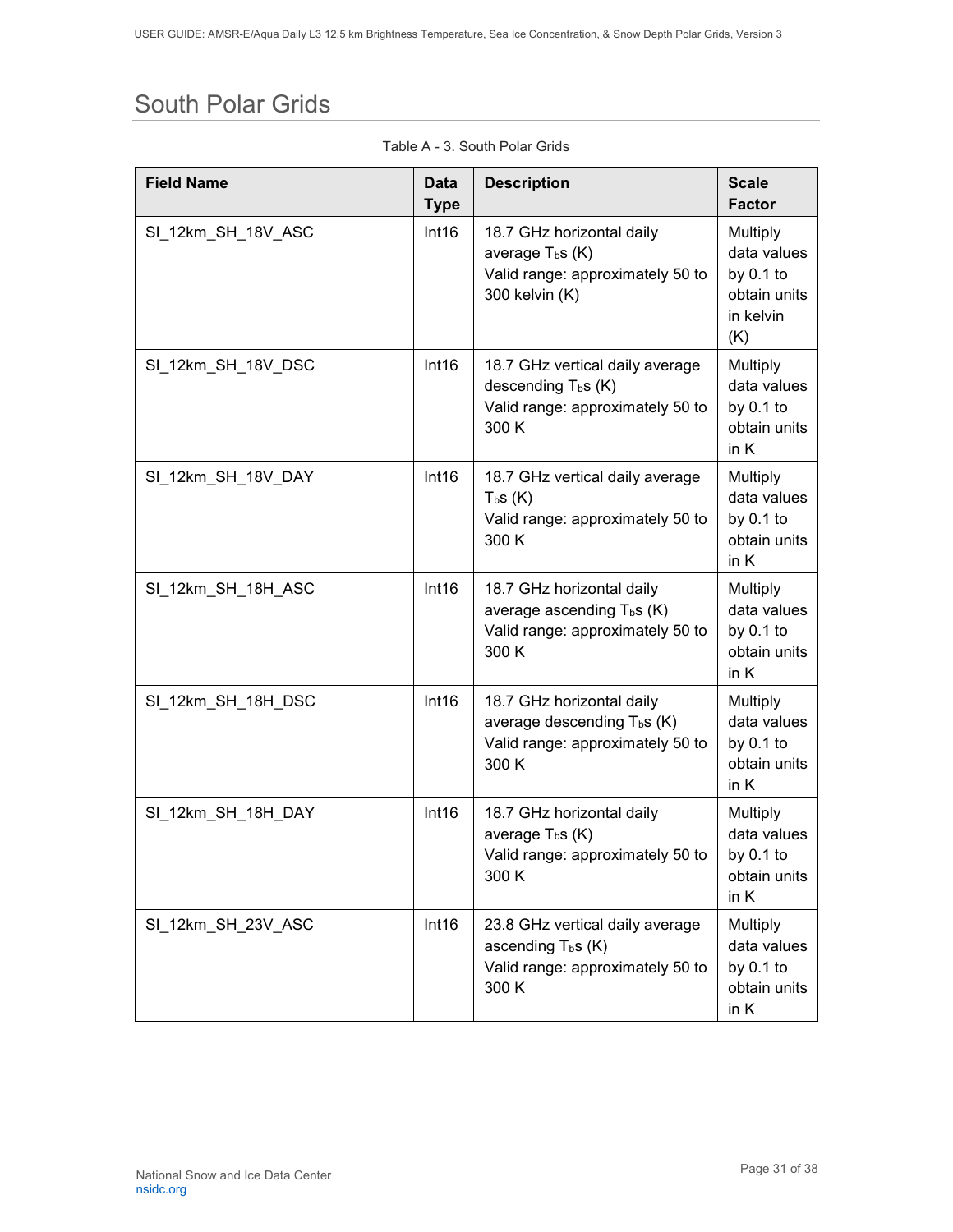| <b>Field Name</b>  | Data<br><b>Type</b> | <b>Description</b>                                                                                       | <b>Scale</b><br><b>Factor</b>                                    |
|--------------------|---------------------|----------------------------------------------------------------------------------------------------------|------------------------------------------------------------------|
| SI_12km_SH_23V_DSC | Int16               | 23.8 GHz vertical daily average<br>descending $T_b s$ (K)<br>Valid range: approximately 50 to<br>300 K   | Multiply<br>data values<br>by 0.1 to<br>obtain units<br>in K     |
| SI_12km_SH_23V_DAY | Int16               | 23.8 GHz vertical daily average<br>$T_{b}S(K)$<br>Valid range: approximately 50 to<br>300 K              | Multiply<br>data values<br>by $0.1$ to<br>obtain units<br>in K   |
| SI 12km_SH_23H_ASC | Int16               | 23.8 GHz horizontal daily<br>average ascending $T_b$ s (K)<br>Valid range: approximately 50 to<br>300 K  | Multiply<br>data values<br>by 0.1 to<br>obtain units<br>in K     |
| SI_12km_SH_23H_DSC | Int16               | 23.8 GHz horizontal daily<br>average descending $T_b s$ (K)<br>Valid range: approximately 50 to<br>300 K | Multiply<br>data values<br>by $0.1$ to<br>obtain units<br>in K   |
| SI_12km_SH_23H_DAY | Int16               | 23.8 GHz horizontal daily<br>average $T_b s(K)$<br>Valid range: approximately 50 to<br>300 K             | Multiply<br>data values<br>by $0.1$ to<br>obtain units<br>in K   |
| SI_12km_SH_36V_ASC | Int16               | 36.5 GHz vertical daily average<br>ascending $T_b s$ (K)<br>Valid range: approximately 50 to<br>300 K    | Multiply<br>data values<br>by $0.1$ to<br>obtain units<br>in $K$ |
| SI_12km_SH_36V_DSC | Int16               | 36.5 GHz vertical daily average<br>descending $T_b s$ (K)<br>Valid range: approximately 50 to<br>300 K   | Multiply<br>data values<br>by $0.1$ to<br>obtain units<br>in K   |
| SI_12km_SH_36V_DAY | Int16               | 36.5 GHz vertical daily average<br>$T_{b}S(K)$<br>Valid range: approximately 50 to<br>300 K              | Multiply<br>data values<br>by $0.1$ to<br>obtain units<br>in K   |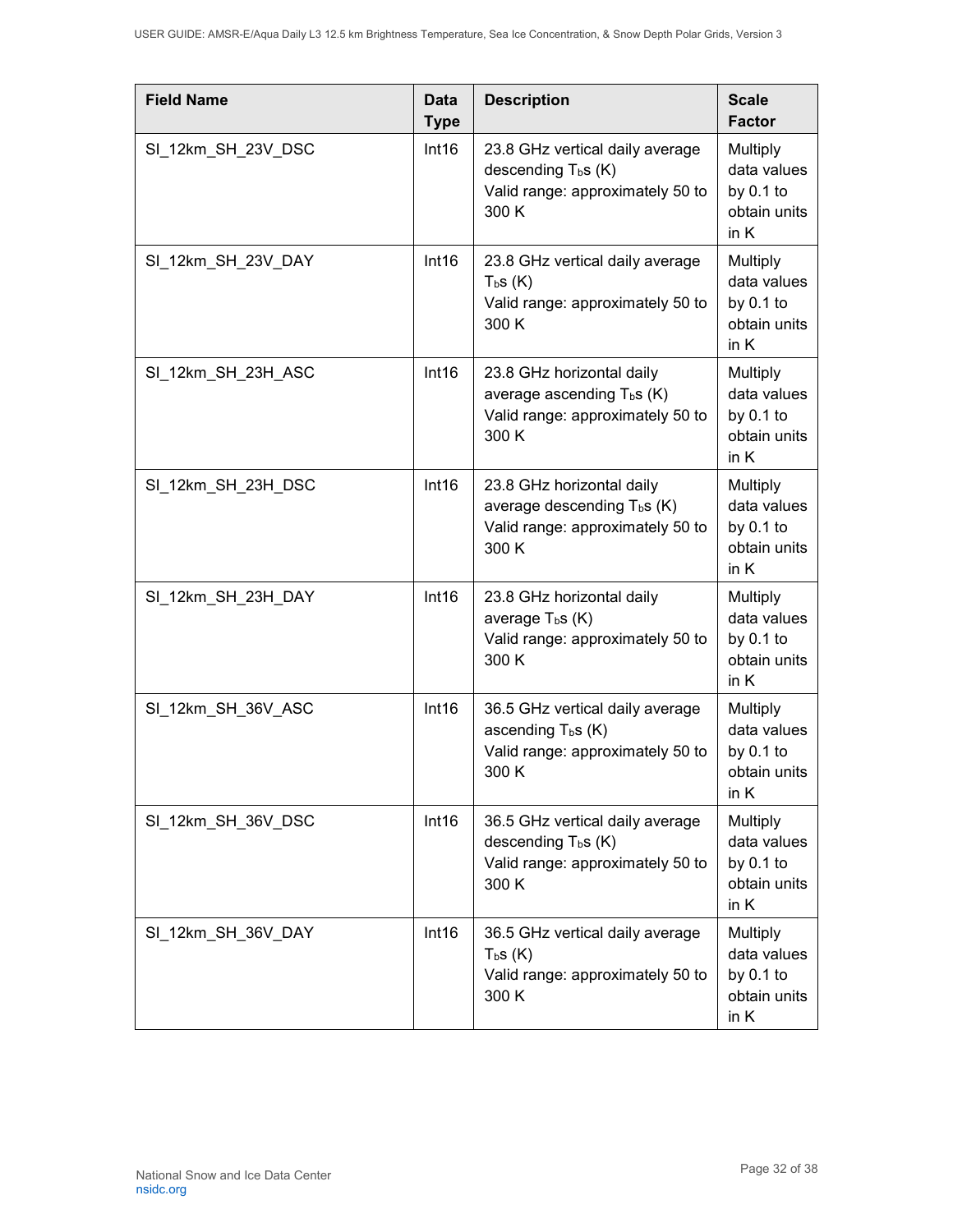| <b>Field Name</b>  | Data<br><b>Type</b> | <b>Description</b>                                                                                                | <b>Scale</b><br><b>Factor</b>                                    |
|--------------------|---------------------|-------------------------------------------------------------------------------------------------------------------|------------------------------------------------------------------|
| SI_12km_SH_36H_ASC | Int16               | 36.5 GHz horizontal daily<br>average ascending $T_b s$ (K)<br>Valid range: approximately 50 to<br>300 K           | Multiply<br>data values<br>by 0.1 to<br>obtain units<br>in K     |
| SI_12km_SH_36H_DSC | Int16               | 36.5 GHz horizontal daily<br>average descending T <sub>b</sub> s (K)<br>Valid range: approximately 50 to<br>300 K | Multiply<br>data values<br>by $0.1$ to<br>obtain units<br>in K   |
| SI 12km_SH_36H_DAY | Int16               | 36.5 GHz horizontal daily<br>average $T_b s(K)$<br>Valid range: approximately 50 to<br>300 K                      | Multiply<br>data values<br>by $0.1$ to<br>obtain units<br>in K   |
| SI_12km_SH_89V_ASC | Int16               | 89.0 GHz vertical daily average<br>ascending $T_b s$ (K)<br>Valid range: approximately 50 to<br>300 K             | Multiply<br>data values<br>by $0.1$ to<br>obtain units<br>in K   |
| SI 12km_SH_89V_DSC | Int16               | 89.0 GHz vertical daily average<br>descending T <sub>b</sub> s (K)<br>Valid range: approximately 50 to<br>300 K   | Multiply<br>data values<br>by 0.1 to<br>obtain units<br>in K     |
| SI_12km_SH_89V_DAY | Int16               | 89.0 GHz vertical daily average<br>T <sub>b</sub> S(K)<br>Valid range: approximately 50 to<br>300 K               | Multiply<br>data values<br>by $0.1$ to<br>obtain units<br>in $K$ |
| SI_12km_SH_89H_ASC | Int16               | 89.0 GHz horizontal daily<br>average ascending $T_b$ s (K)<br>Valid range: approximately 50 to<br>300 K           | Multiply<br>data values<br>by $0.1$ to<br>obtain units<br>in K   |
| SI_12km_SH_89H_DSC | Int16               | 89.0 GHz horizontal daily<br>average descending T <sub>b</sub> s (K)<br>Valid range: approximately 50 to<br>300 K | Multiply<br>data values<br>by $0.1$ to<br>obtain units<br>in K   |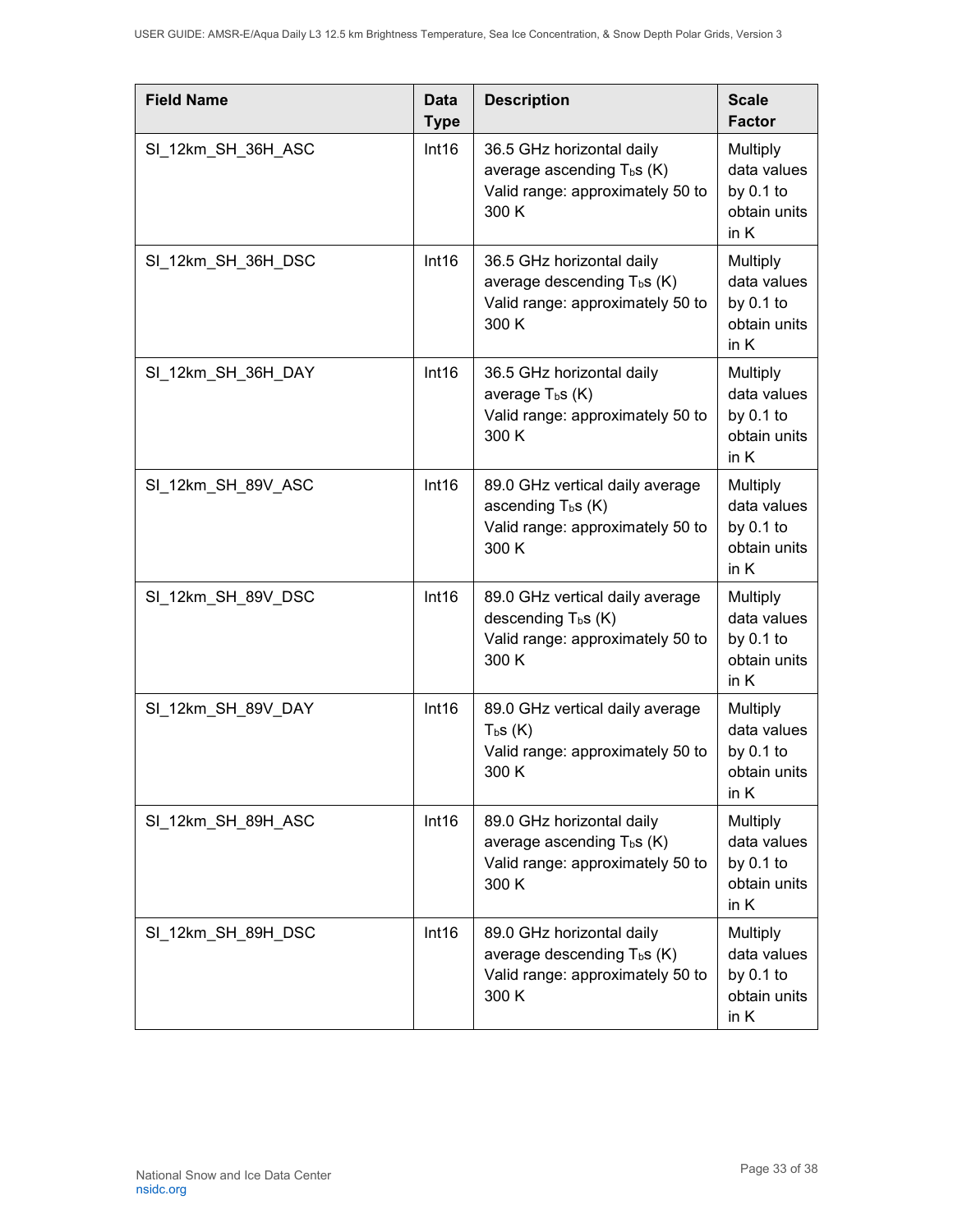| <b>Field Name</b>     | <b>Data</b><br><b>Type</b> | <b>Description</b>                                                                            |                                                  | <b>Scale</b><br><b>Factor</b>                                  |
|-----------------------|----------------------------|-----------------------------------------------------------------------------------------------|--------------------------------------------------|----------------------------------------------------------------|
| SI_12km_SH_89H_DAY    | Int16                      | 89.0 GHz horizontal daily<br>average $T_b$ s (K)<br>Valid range: approximately 50 to<br>300 K |                                                  | Multiply<br>data values<br>by $0.1$ to<br>obtain units<br>in K |
| SI_12km_SH_ICECON_ASC | Int16                      |                                                                                               | Sea ice concentration daily<br>ascending average | N/A                                                            |
|                       |                            | <b>Value</b>                                                                                  | <b>Description</b>                               |                                                                |
|                       |                            | 0                                                                                             | Open Water                                       |                                                                |
|                       |                            | 1 to<br>100                                                                                   | Percent Ice<br>Concentration                     |                                                                |
|                       |                            | 110                                                                                           | Not Calculated                                   |                                                                |
|                       |                            | 120                                                                                           | <b>Land Mask</b>                                 |                                                                |
| SI_12km_SH_ICECON_DSC | Int16                      | Sea ice concentration daily<br>descending average                                             |                                                  | N/A                                                            |
|                       |                            | <b>Value</b>                                                                                  | <b>Description</b>                               |                                                                |
|                       |                            | 0                                                                                             | Open Water                                       |                                                                |
|                       |                            | $1$ to<br>100                                                                                 | Percent Ice<br>Concentration                     |                                                                |
|                       |                            | 110                                                                                           | <b>Not Calculated</b>                            |                                                                |
|                       |                            | 120                                                                                           | <b>Land Mask</b>                                 |                                                                |
| SI_12km_SH_ICECON_DAY | Int16                      | average                                                                                       | Sea ice concentration daily                      |                                                                |
|                       |                            | <b>Value</b>                                                                                  | <b>Description</b>                               |                                                                |
|                       |                            | 0                                                                                             | Open Water                                       |                                                                |
|                       |                            | $1$ to<br>100                                                                                 | Percent Ice<br>Concentration                     |                                                                |
|                       |                            | 110                                                                                           | Not Calculated                                   |                                                                |
|                       |                            | 120                                                                                           | <b>Land Mask</b>                                 |                                                                |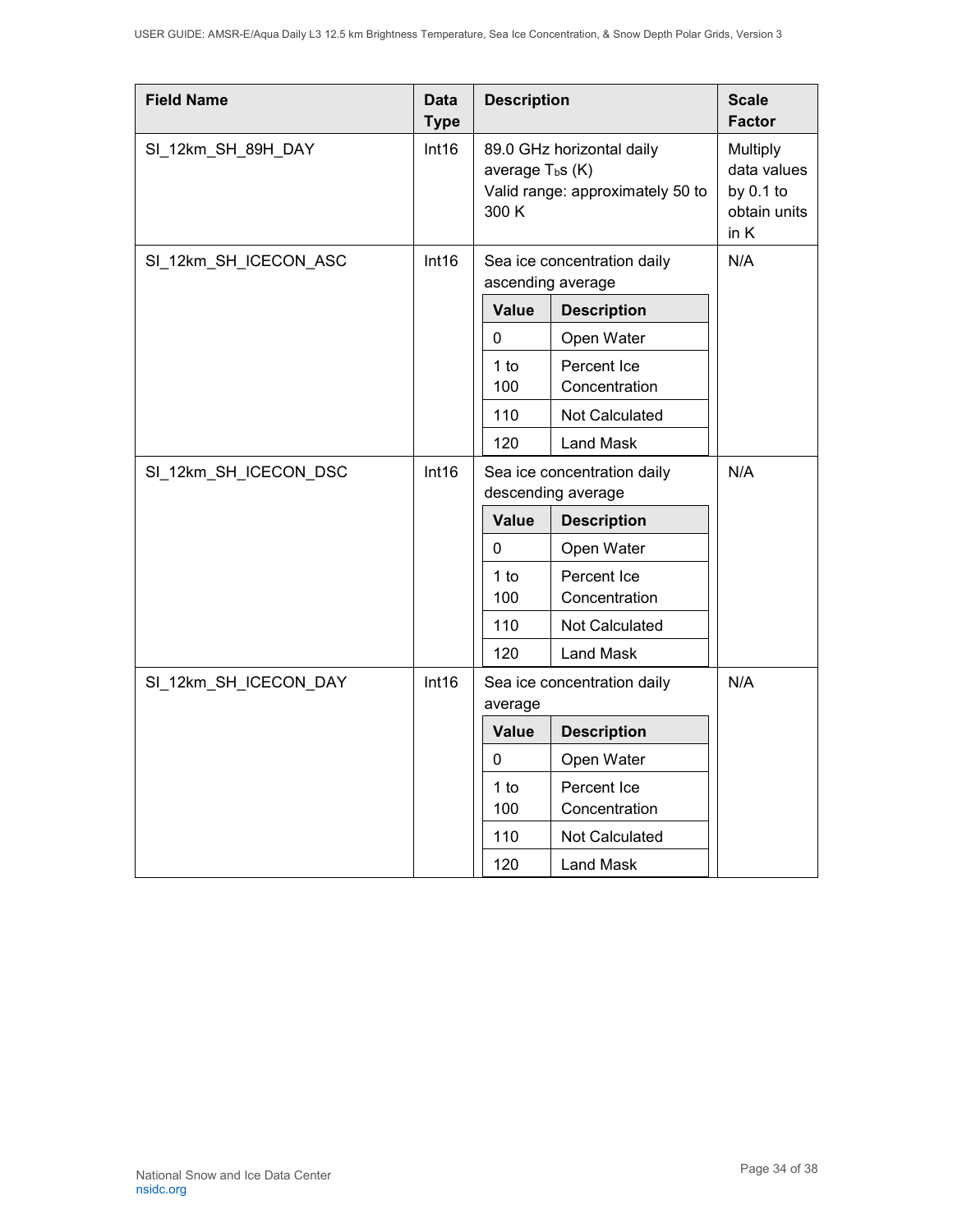| <b>Field Name</b>      | Data<br><b>Type</b> | <b>Description</b>            |                                                 | <b>Scale</b><br><b>Factor</b>                                                            |  |     |
|------------------------|---------------------|-------------------------------|-------------------------------------------------|------------------------------------------------------------------------------------------|--|-----|
| SI_12km_SH_ICEDIFF_ASC | Int16               | NT2 algorithms                |                                                 | Sea ice concentration daily<br>ascending average using the<br>difference between BBA and |  | N/A |
|                        |                     | <b>Value</b>                  | <b>Description</b>                              |                                                                                          |  |     |
|                        |                     | $\mathbf{0}$                  | Open Water                                      |                                                                                          |  |     |
|                        |                     | 1 to 100<br>or -1 to -<br>100 | Percent<br>difference<br>between<br>algorithms* |                                                                                          |  |     |
|                        |                     | 110                           | Not Calculated                                  |                                                                                          |  |     |
|                        |                     | 120                           | <b>Land Mask</b>                                |                                                                                          |  |     |
|                        |                     | 200 to<br>300                 | Missing NT2<br>value<br>(200+BBA)**             |                                                                                          |  |     |
|                        |                     | $-200$ to $-$<br>300          | Missing BBA<br>value (-200-<br>$NT2)$ **        |                                                                                          |  |     |
|                        |                     | $-310$                        | Out-of-range<br>value in V12<br>data***         |                                                                                          |  |     |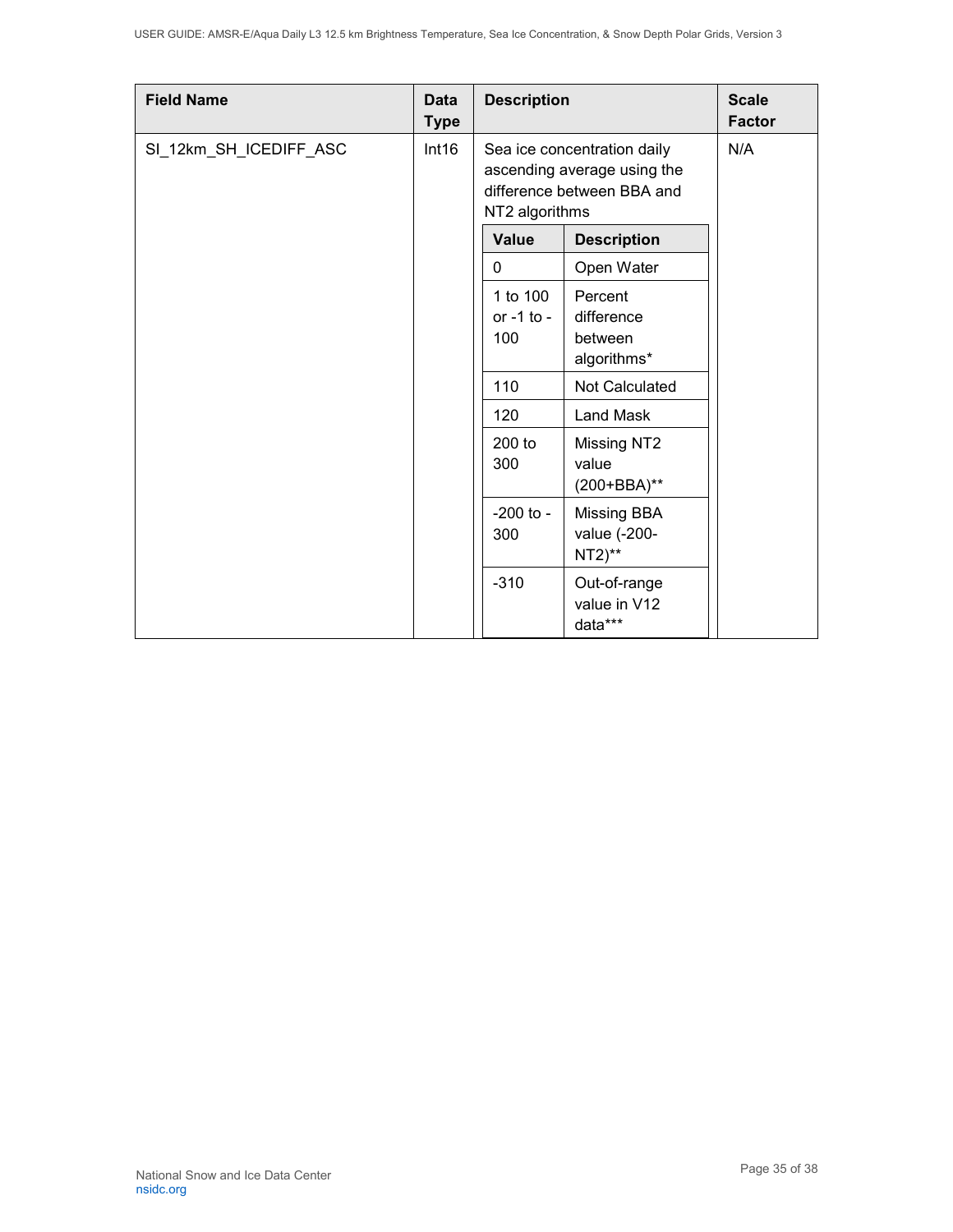| <b>Field Name</b>      | Data<br><b>Type</b> | <b>Description</b>            |                                                 | <b>Scale</b><br><b>Factor</b>                                                                               |  |     |
|------------------------|---------------------|-------------------------------|-------------------------------------------------|-------------------------------------------------------------------------------------------------------------|--|-----|
| SI_12km_SH_ICEDIFF_DSC | Int16               |                               |                                                 | Sea ice concentration daily<br>descending average using the<br>difference between BBA and<br>NT2 algorithms |  | N/A |
|                        |                     | <b>Value</b>                  | <b>Description</b>                              |                                                                                                             |  |     |
|                        |                     | $\mathbf{0}$                  | Open Water                                      |                                                                                                             |  |     |
|                        |                     | 1 to 100<br>or -1 to -<br>100 | Percent<br>difference<br>between<br>algorithms* |                                                                                                             |  |     |
|                        |                     | 110                           | Not Calculated                                  |                                                                                                             |  |     |
|                        |                     | 120                           | <b>Land Mask</b>                                |                                                                                                             |  |     |
|                        |                     | 200 to<br>300                 | Missing NT2<br>value<br>(200+BBA)**             |                                                                                                             |  |     |
|                        |                     | $-200$ to $-$<br>300          | Missing BBA<br>value (-200-<br>$NT2)$ **        |                                                                                                             |  |     |
|                        |                     | $-310$                        | Out-of-range<br>value in V12<br>data***         |                                                                                                             |  |     |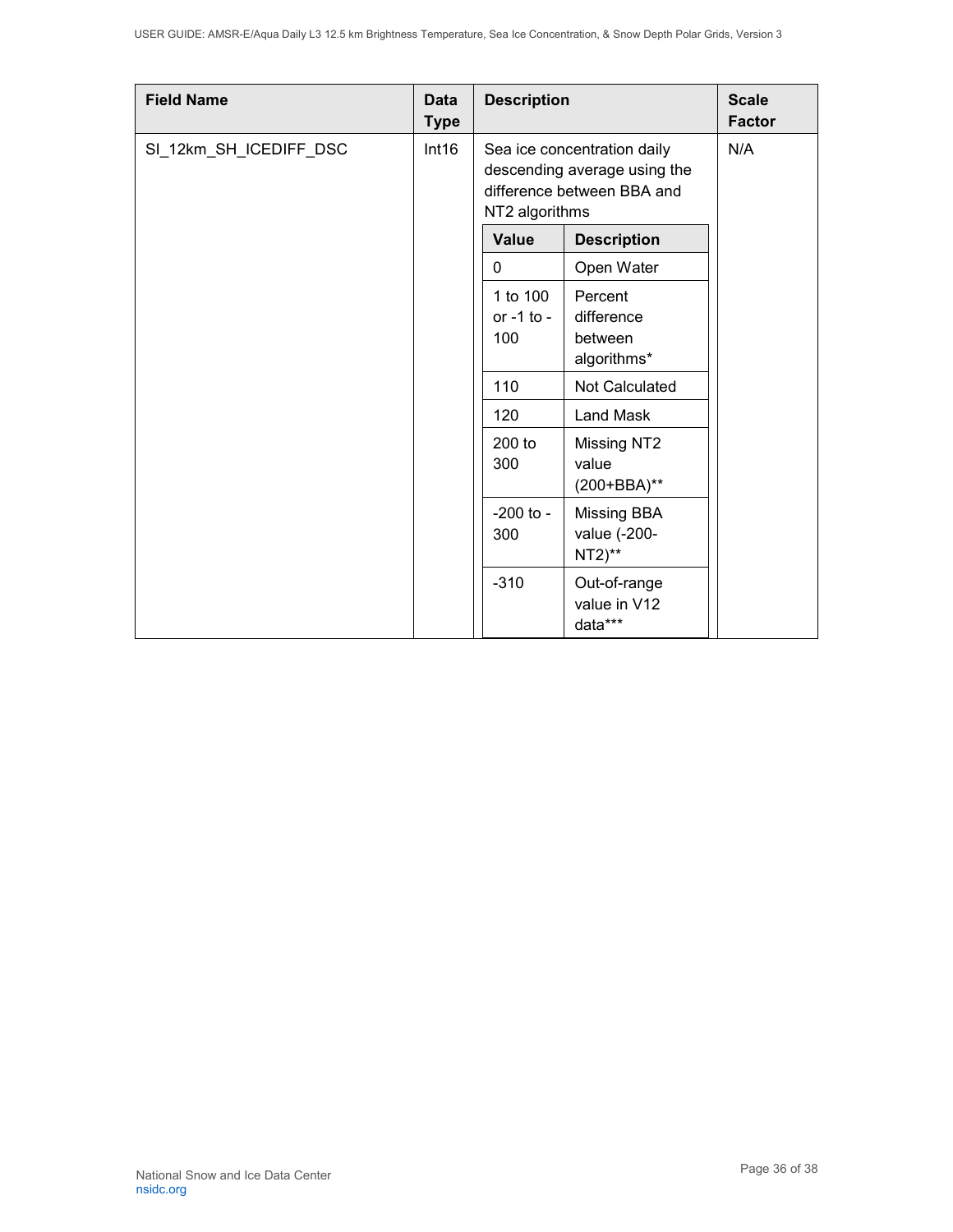| <b>Field Name</b>         | <b>Data</b><br><b>Type</b> | <b>Description</b>            |                                                                                         | <b>Scale</b><br><b>Factor</b> |
|---------------------------|----------------------------|-------------------------------|-----------------------------------------------------------------------------------------|-------------------------------|
| SI_12km_SH_ICEDIFF_DAY    | Int16<br>algorithms        |                               | Sea ice concentration daily<br>average using the difference<br>between BBA and NT2      | N/A                           |
|                           |                            | <b>Value</b>                  | <b>Description</b>                                                                      |                               |
|                           |                            | 0                             | Open Water                                                                              |                               |
|                           |                            | 1 to 100<br>or -1 to -<br>100 | Percent<br>difference<br>between<br>algorithms*                                         |                               |
|                           |                            | 110                           | Not Calculated                                                                          |                               |
|                           |                            | 120                           | <b>Land Mask</b>                                                                        |                               |
|                           |                            | 200 to<br>300                 | Missing NT2<br>value<br>(200+BBA)**                                                     |                               |
|                           |                            | $-200$ to $-$<br>300          | <b>Missing BBA</b><br>value (-200-<br>$NT2)$ **                                         |                               |
|                           |                            | $-310$                        | Out-of-range<br>value in V12<br>data***                                                 |                               |
| SI_12km_SH_SNOWDEPTH_5DAY | Int16                      |                               | 5-day running average of snow<br>depth (cm) based on current<br>day and previous 4 days | N/A                           |
|                           |                            | <b>Value</b>                  | <b>Description</b>                                                                      |                               |
|                           |                            | 110                           | Not Calculated                                                                          |                               |
|                           |                            | 120                           | Land Mask                                                                               |                               |
|                           |                            | 130                           | Open Water                                                                              |                               |
|                           |                            | 140                           | Multiyear Sea Ice                                                                       |                               |
|                           |                            | 150                           | Variability in Snow<br>Depth                                                            |                               |
|                           |                            | 160                           | Snow Melt                                                                               |                               |